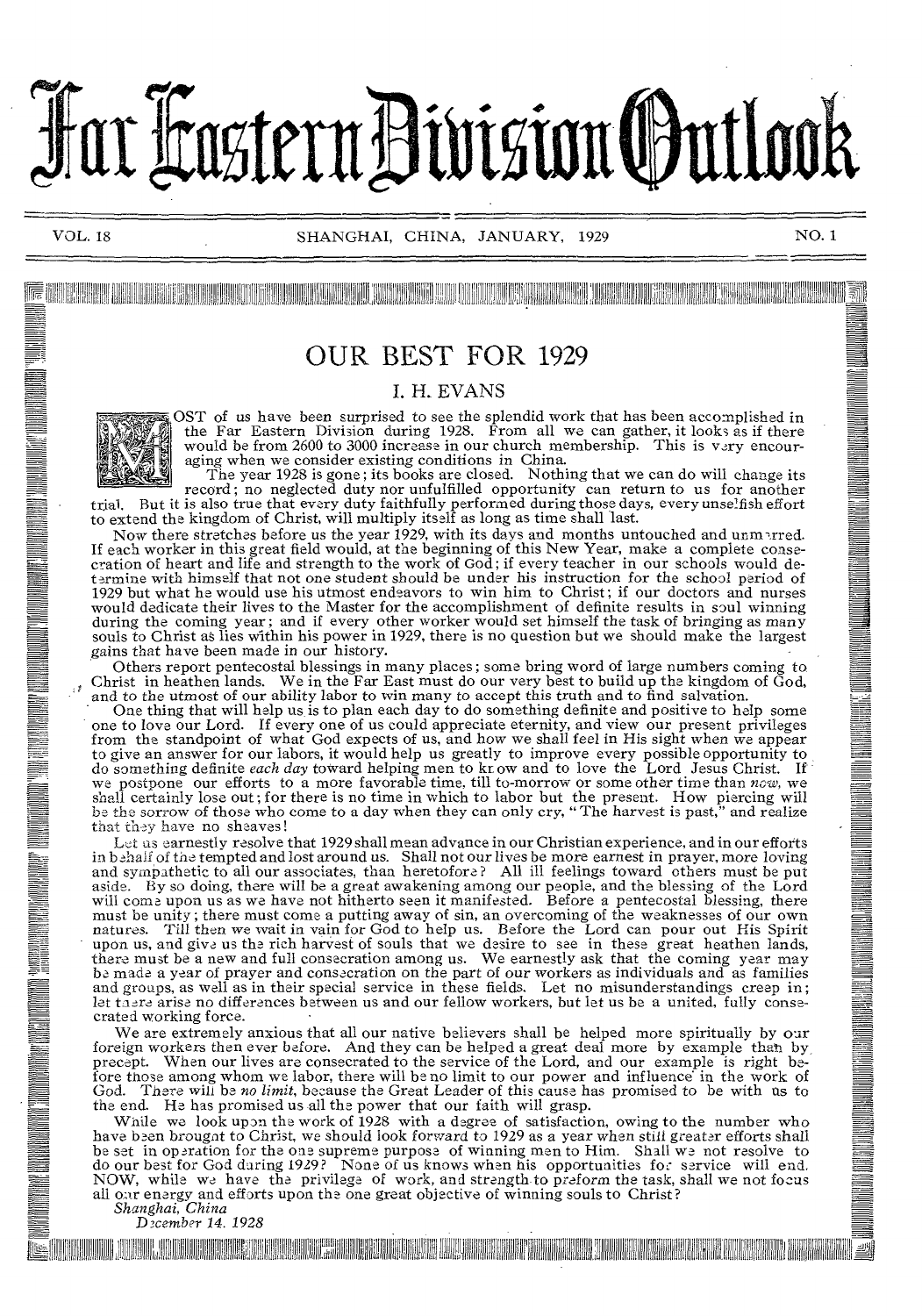### Note and Comment

### A SACRED TRUST

THE brethren of the homelands have recently recognized anew the sacred trust committed to them of Heaven in making sure that our brethren and sisters are bringing into the treasury a faithful tithe and liberal offerings. The discharge of this trust on the part of those who are in the homelands brings to mission fields the full amount of the appropriations that otherwise would fail far short.

A like trust is daily devolving on every worker in the Far Eastern Division field. This trust was stressed at the time of the last annual meeting of the Far Eastern Division Committee, as reported in the OUT-LOOK for April, 2928; and it is well for us to go over anew the recommendations passed at that time, thus emphasizing at the very beginning of the year the value of faithful endeavor in increasing tithes and offerings from our constituencies. The recommendations are listed under the general heading, "Blessings from Tithe-Paying," as follows :

*Whereas,* tithing is a divine ordinance by which the true Christian may show his loyalty to God, and through which *he* may obtain both temporal and spiritual *blessing ;—* 

*Whereas,* tithing is the one greatest financial asset of the church for its evangelistic endeavors; and, —

Whereas, the church in the Far East would gain great strength and blessings by more fully supporting all missionary endeavors through this appointed means; therefore, —

Resolved, That we earnestly endeavor to help all our church members see the wonderful blessings, as well as the great opportunities to serve the cause of God in this eart $\circ$ , that there are in tithepaying; and in order to add to the effectiveness of this work, we ask Elder *J.* L. Shaw to prepare a small tract on the blessings of tithepaying which will be translated into the vernaculars of the Far East.

*Resolved,* That we ask the directors of all missions to submit to the Division Secretary experiences of blessings obtained from tithe-paying by native believers in the7r respective fields, with the object of bringing out this material in the form of a pamphlet.

*Resolved,* That the subject of tithe-paying be presented to every church in the Far East at least once a quarter, in order to stimulate more faithfulness in this Christian virtue.

IN SEVEN FILIPINO VERNACULARS

"Health and Longevity" has now been<br>published in Bicol, the seventh of the Fili-<br>pino vernaculars into which this volume<br>has heen translated. It is also stocked by<br>other Far Eastern Division houses in<br>Wenli, Mandarin, Kore

### THE MORNING WATCH

DURING the beginning of the New Year it is fitting to consider anew the resolutions we have made among ourselves regarding the observance of the Morning Watch. To quote :

*Whereas,* the observance of a daily morning devotional period will bring spiritual strength to our members individually, and thus greatly strengthen our churches as a whole; and, *—* 

*Whereas,* our records show but a small percentage of our members and young people now regularly observing this plan; and, *— Whereas,* the Morning Watch Calen-

dar is provided as an aid to this daily personal devotion ; therefore, — We *Recommend,* That in all our

fields an earnest effort be made to place the Morning Watch Calendar in the hands of every literate believer, and to encourage its regular use.

#### "THE HOPE OF THE WORLD"

During a visit to Nanking, China's capital, Pastor J. J. Strahle was granted an interview with President and Mrs. Chiang Kai-shek, in the course of which the medical work being conducted by our denomination was set forth anew, the President and his wife already having been patients at the institution. Various members of the Cabinet of the Chinese government have also been visited of late, partly in the interest of the Sanitarium Clinic project, and partly in order that they may learn of the issuance of the new volume "Hope of the World," in the Chinese language by the Shanghai Publishing Horse. Regarding these visits, Prsror 0. B. Kuhn, director of the Anhwei Mission reports in "The Far Eastern Division Promoter," for December, as follows :

"One man testified that the teachings of `Hope of the World' was `the parting of the clouds of darkness, and the shining forth of the light of the sun.' Another said, 'The doctrines presented are as a bright and shining star to guide men.' One wrote tersely, yet beautifully and poetically, *Ho ping dz gang (the* light of peace ). Still another stated that the principles set forth in this book will reform men's lives, regenerate their hearts, and establish peace in the world.'

We were impressed with the emphasis placed by these men upon the word ' light,' and we are constrained to pray unto God to let the light shine forth from the lives of the missionaries, from the printed page,<br>from our institutions, and from all Chris-<br>tian believers, that the darkess covering the<br>people may be dispelled; that the dark<br>night may soon pass, and the dawn of the<br>eternal d

### WHEN BOOKS WILL NOT SELL

"When I found in Victorias, Occidental<br>Negros, P. I., that the people were preju-<br>diced, two colporteurs already having<br>placed many books there, I payed to the<br>Lord," writes Brother Magno Rodriguez,<br> $Bockmer$  Sacharge for Nove of the message contained in our books. As a result, to-day four precious souls in Victories are ready for baptism."

#### FAMILY WORSHIP

NOW that the Week of Prayer has brought added blessings to many a home, let us as workers emphasize the importance of every member of our constituency engaging in family worship day by day. Recommendations have been adopted by the Far Eastern Division Committee covering this important phase of Christian life ; and these should surely be kept before us constantly throughout the year upon which we are entering. Let us read anew these recommendations, as given below, and let us make a special note of these and incorporate them into our memorandum book so that we can refer to them frequently when going from place to place and meeting with the people. The recommendations are :

*Whereas,* the center of all religious teaching in the home is the institution of family

prayers, or family worship; and, *— Whereas,* rightly conceived and rightly conducted, the exercise of family worship is a period of instruction appropriate to the age of the participants, and of a spiritual culture which fixes the habit of reverence, faith, and devotion; and, *—* 

*Whereas,* the neglect of the family altar in the home leads ultimately to apostasy; therefore, —

We *Recommend, (1)* That our leaders in this field shall teach by a right example as well as by precept the value of family worship;

 $(2)$  That we ask the Ministerial Association to prepare a tract on this sublect, for translation into the various vernaculars; and that it be circulated freely among our members and all interested persons.

### $\bullet \circ$ APPOINTMENTS FOR 1929

Following the holding of the biennial session of the Philippine Union at Manila, P. I., beginning December 20 and continuing for ten days, the Malaysian Union biennial session is to be held at Singapore late in January and early in February. The South China Union biennial session has been appointed for February 28 to March 9, 1929, and the East China biennial session is March 14 to 23. The Bookman's Conven-tion that was to have been held during the closing days of March at Shanghai, has been postponed for one year, and this will give a little more time for the China institutional meetings, which are now scheduled to open March 29, continuing until April 3. This opens the way for the annual Division Committee meetings to be held in Shanghai -April 4 to 14, 1929, following which the biennial union sessions for Central China, North China, Manchuria, and Chosen are to be held the latter part of April until the close of June. The West China Union biennial session is appointed for late Sep-tember and early October, 1929.

The provincial meeting of the Chihli<br>Mission, with representatives present from<br>the Shansi Mission, is to be held in Peking<br>January 4 to 14, 1929, and followed by the<br>anuual meeting of the North China Union<br>committee Janu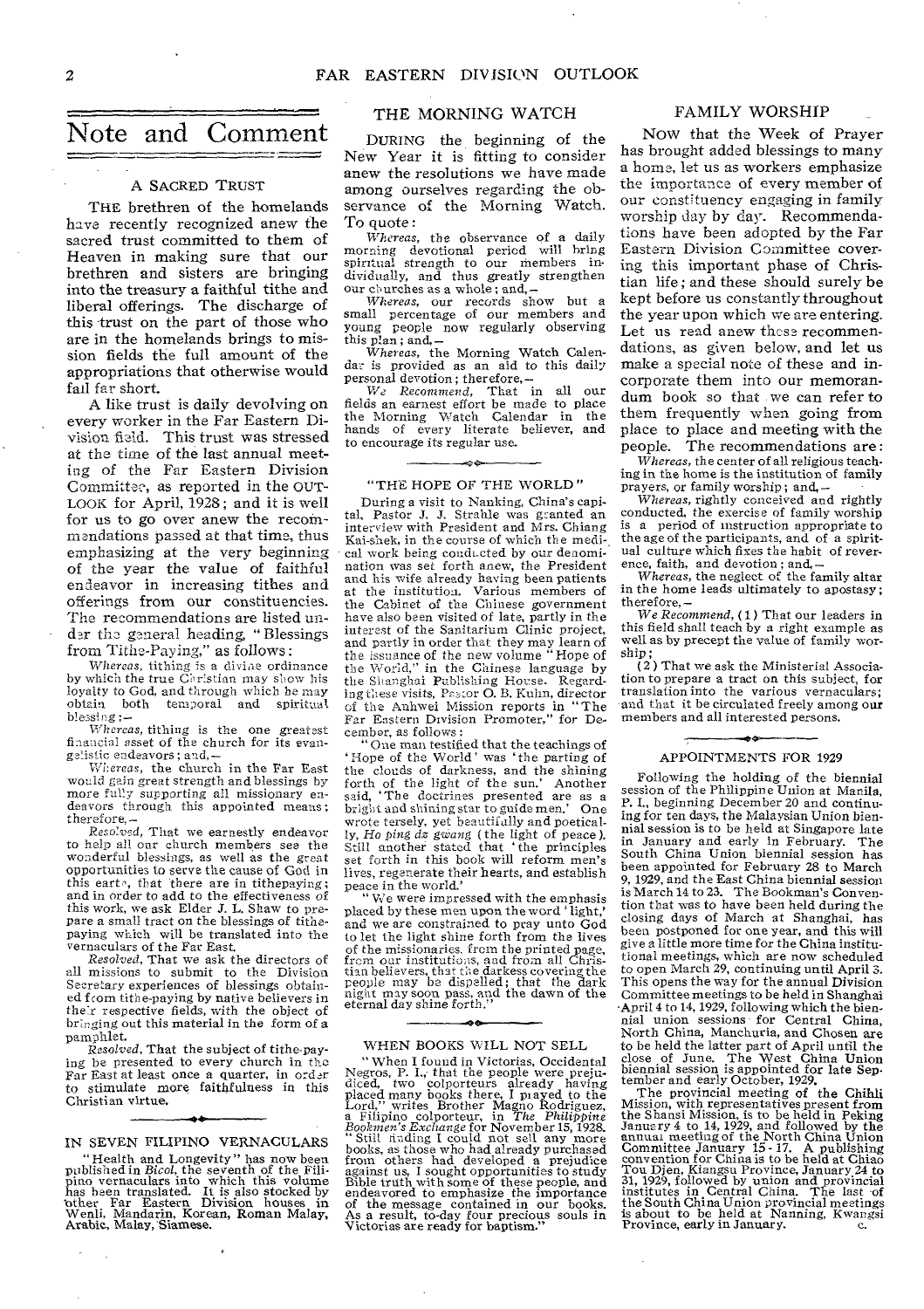### General Articles

بنسب

#### SILENCE

The flowers are silent, yet in perfect trust Unfold their petals to the cooling dew. Up from the silent soil they feel their way, Warmed by the silent sun from day to day, Growing toward heaven.

The trees can only whisper in the wind That stirs the *summer* air among their leaves;

But though the waving branch be green or bare,

They are reminders of the Father's care, Beckoning toward heaven.

Among the ermine-mantled mountain tops, The cliffs majestic silence keep, and wait, With upper reaches bathed in knife-clean air,

They tower above earth's babel as a stair Leading towards heaven.

Serene, unbaffled, swift and sure, the stars Maintain their dizzy course on noiseless wings.

No wild commands are shouted through the skies,

But each to do the Father's bidding flies Silent through heaven.

Methinks sometimes the mystic twilight hour

Should find us noisy mortals silent too ; Waiting, all breathless in the fading day, For anything the Lord might have to say,

Listening to heaven. —Roger *Altman, in " Notes of Progress "*  ے ہے۔

### PRECAUTIONS IN EATING AND DRINKING

*(As set , forth by the Shanghai Municipal Council* Public *Health Department)* 

Anyone *who* feels that simple but apparently lengthy precautions as to diet are beyond his power can, especially during the summer, follow these simpler rules :-

(1) Eat no cold food.

(2) Eat and drink nothing which has not been recently cooked, boiled, or otherwise sterilized.

In diseases such as Cholera, Typhoid Fever and Dysentery, an infection is taken into **the system by the**  mouth. To **prevent** such **diseases,**  therefore, **one must trace the infection** to **its source.** 

**1. —** The germs are contained in the discharges of people suffering from the complaints mentioned. In this country such material is used for fertilizing the fields and gardens. It is therefore obvious that vegetables, *and* fruit grown near the ground, are a source of danger.

2. — Water in wells,ponds and creeks, is **also** often polluted in the same way. Thus fruit and vegetables, and fruit which are washed by the vendors in this water may become infected.

3. - Flits and other insects may convey<br>the infection to food, both before and after cooking.

4. - The infection may be derived from sick servants, or from other persons who handle foodstuffs.

It is essential to take a personal interest in the state of the shops and

stalls from which the house is supplied. Do not give your servants too free a choice in such matters.

*Avoid a Dirty Shop.* 

*Avoid a Shop which is Full of Flies. Avoid Uncovered Foodstuffs Eaten Uncooked* or *Without Further* Cooking.

*Cooking,* especially *boiling,* will destroy the germs of disease, and articles of food so treated and consumed hot can be considered safe.

*If cooked food is allowed to get cold before being eaten, care should be taken that it is* not *contaminated* by *flies,* dust, or by *careless servants.* 

Never eat *salads* made from raw vegetables grown in China. It is impossible to efficiently **sterilize them.** 

This also applies to the raw lettuce, etc., grown *in* your own and in your *friends'*  gardens, unless it is quite certain that the gardener is under constant supervision, especially *in* the *early mornir g.* 

*Tomatoes* and fruits **such** as *raspberries* and *strawberries* should be cooked before being **consumed.** 

*Grapes, apples, oranges, watermelons, peaches* and **other fruit grown in the East are rendered somewhat safer to eat by being washed and then dipped** for ten **or more seconds into** briskly boiling **water. This will- get** rid of all or **part of the surface** contamination, **but does not constitute a perfect sterilization.** 

Treat *lichees,* **in spite of their**  thick **shell, as above.** 

**Do not eat raw** *bananas* **and other**  fruit if **the skin is obviously broken.** 

*Imported fruits* **such** *as apples* **and**  *oranges,* **can usually be regarded safe.** 

*Bread.* **See that the wrapper** is **kept on until the bread is being prepared for the table. Protect the cut bread from flies.** 

*Milk and cream* boiled or **pasteurized.** 

*Ice cream* **made of boiled materials**  *Ice.* **Use only machine made ice**  from a **reliable source.** 

*Natural ice* **is dangerous,** and ought **to be entirely excluded from the house, as it will contaminate** any **article of food or drink with** which it is **brought into contact.** 

**Drinking** *water* **should be boiled.** 

Cool *drinks* **and all** *aerated waters*  should **be card:11y chosen, and the home preparation of such drinks carefully supervised. Select the** ice for **use, and do not permit** servants to **take it out of the ice-chest.** 

**When dining in** *restaurants, hotels*  **or having** *"Chinese Chow,"* etc., it is **well to consider whether** the proprietors **are** likely to **have** taken all the **above** precautions on their clients' behalf. Avoid such delicacies as may be dangerous, as lettuce, raw fish, etc.

### RESOLUTION **FOR THE**  NEW YEAR

### *J. J.* STRAHLE

WE might ask ourselves the question, " In what way can we improve our efficiency?" Let me quote from Confucius, China's great sage, on elements that make for success: "To be clear in vision, quick in hearing, genial in expression, respectful in demeanor, true in word, serious in study, inquiring when in doubt, firmly controlled when in anger, just and fair when the road to success opens out before him." There are four qualities which we may consider necessary for character development; namely, knowledge, concentration, perseverance, and work. The last of these four qualities, work, plays the greatest part in helping **us**  to succeed. Genius has been defined as the ability to do hard work and keep at it. Benjamin Franklin said, " No man ever *was* glorious who **was**  not laborious." Every field missionary secretary knows that more **col**porteurs fail from lack of hard, persistent work than from any other cause. Some workers rather expect things to turn up for them. It is an eternal **truth** that things do not turn up in this world until some one *turns* them **up. Plan** your work, and work your plan. There is a sitting-down habit **of mind** as well as of the body. It means a relaxing of the mental fibre, *a* letting up of resolution, a weakening of spiritual force; and **our** words become as "sounding brass, **or tin-** $No$  one can work at his best under such **conditions.**  In no business more **than in the**  colporteur work must **one have all**  his wits about him; he **must be alert**  in every nerve and muscle ; **the blood**  must course along through **the veins and** arteries in a jubilant **stream. We**  must cultivate activity of **both mind**  and body. But in order to **have real**  success, we must spiritualize **all of**  the **attributes** referred **to above.**  Let **us,** as **workers, resolve that for the year 1929 we will give both body**  and **mind for the promulgation of the third angel's message.** 

### ---THE PRINTED PAGE

### **E. A.** MOON

We are privileged to **know** of some souls who have been **led** to inquire regarding the message we teach, who had their first interest<br>though reading our literature. I though reading our literature. think we are now safe in saying **that**  there are thousands of believers **in**  the Islands who first came in contact with our work by reading the pages of printed truth. But we shall never know fully the results of this work until we reach the **kingdom** of God. *Manila, P. I., Dec. 24, 1928.*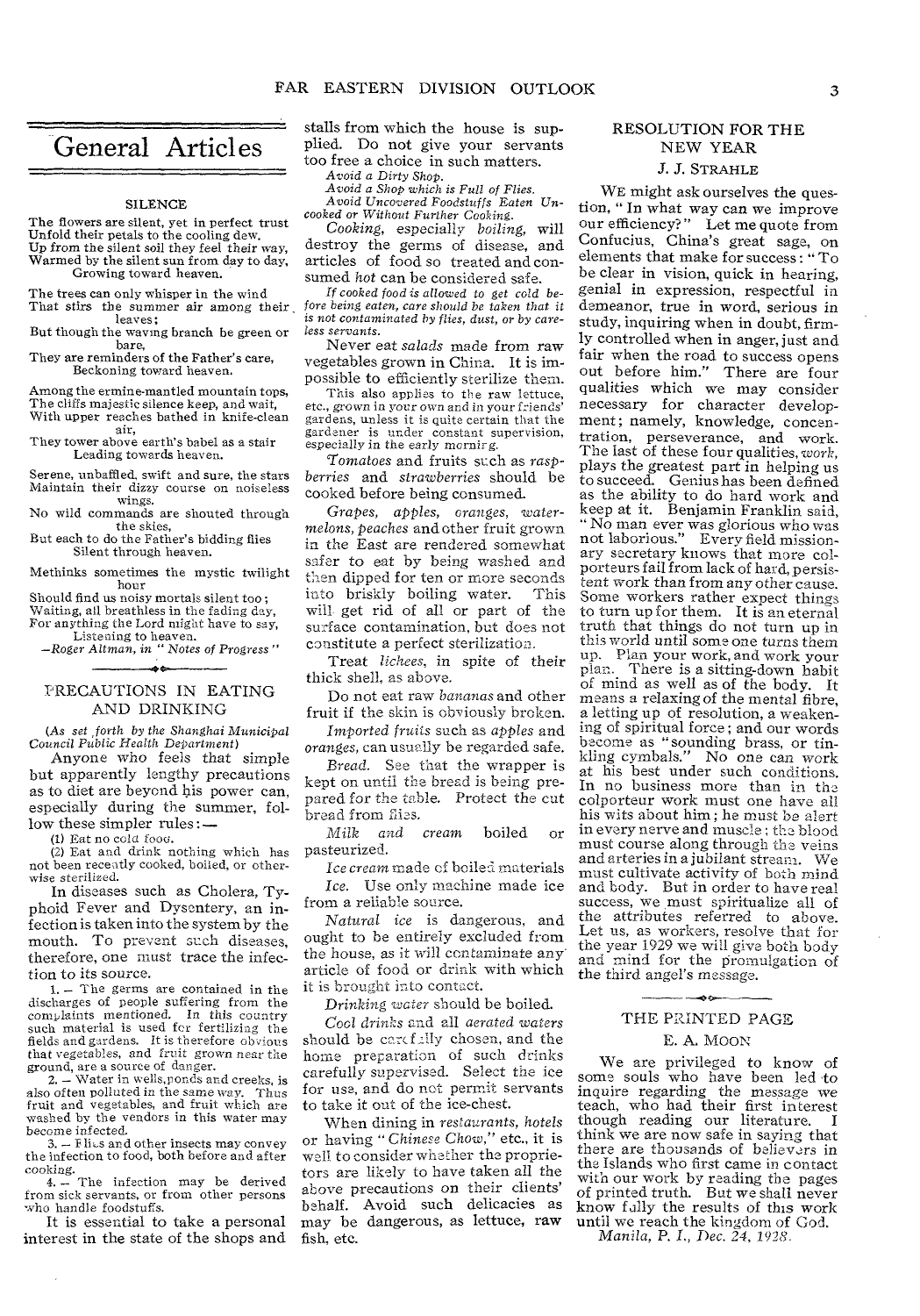### Reports From the Field

### FROM TATSIENLU

PASTOR R. H. HARTWELL, of the Tibetan Mission, writes under date of November 12 from Tatsienlu, Szechwan, that while isolated from associate workers of other lands, he is daily praying in behalf of all engaged in service in the Far East.

" Several days ago we had a sixinch snowfall. The mountains were covered, and in the background was the blue sky — a lovely scene.

"At present I have two Tibetan teachers, each for an hour a day. For untrained teachers, they do very well. We began studying Tibetan on the boat coming out, and so have spent over six months on it already. I have already read the entire Tibetan New Testament, and forty chapters in Genesis.

" From Chinese business men we solicited over six hundred rupees for the dispensary addition. In this work we used the Harvest Ingathering paper of a year ago.

" Our own house will probably have a roof over it in ten days more. The new dispensary quarters ought to have the roof over it before the month closes.

" Mrs. Hartwell holds a meeting each week for Chinese children, and another for women. The children come in droves. We hope that through them some parents may be reached. Every Thursday night I hold a Bible study for men, in one of the dispensary rooms.

" The dispensary has twenty to sixty visitors daily. When the new portion is completed, we shall be able to accommodate several inpatients.

"This is a wicked place. . . . Sin is everywhere taking its fearful toll. Last Sabbath I sought the Lord with prayer and fasting, that He might give us wisdom to know how to reach these people ; also that we may be sent some evangelistic help, and that we may have a greater burden for souls. If I were in their place, and they in mine, what would I wish them to do for me? Thank God, He has a thousand ways where we have but one—and our one ofttimes a very poor one, too.

"We are thankful that the angels of God have watched over us- and the property here. We have been in Tatsienlu nearly five months. May the Lord bless our associate workers everywhere."

### A VISIT TO ROMBLON, P. I. FAR EASTERN ACADEMY

### NOVITO NARANJO

SINCE the work in Romblon (P.1.) was opened early in 1927 by Brother Guillermo Pendon and wife, the church has attained in eighteen months a membership of upwards of seventy.

During the latter part of September, 1928, Pastor J. G. Gjording, from Shanghai, visited us. His preaching services were attended by many of the prominent people in this province, from whom we were given many assurances of their hearty support throughout our labors in opening up work in various towns. We thank the Lord for opening the way before us, and for giving us favor among those who stand in positions of large responsibility in governmental affairs.

The principal of the Romblon High School extended an invitation to Pastor Gjording to lecture on China to the student body in the Romblon High School Auditorium. In connection with this lecture a special program was rendered by students to show their welcome of us in their midst. Good music was rendered by the Romblon High School Orchestra, a duet was sung by High School girls, and short talks of appreciation followed.

Before Pastor Gjording left us he had the privilege of burying thirteen souls in baptism. Among these were the provincial jail keeper and his wife ; also a woman whose two daughters are school teachers. We praise the Lord for what He is doing in Romblon Province.

### AT THE SIGNS PRESS, SHANGHAI

AT the close of December, 1923, it is reported that the total sales for the year have been found to total a larger sum than that attained some years ago when the distribution of " Specials " gave the House a record year. The reported total literature sales at the Chinese publishing house to December 31, 1928, were Mex. \$170,613.79. On December 31 the monthly circulation list of the Chinese *Signs* stood at 63,207. The recent issuance of " Hope of the World "gives promise of an excellent showing during 1929. The institutes soon to be held at Chiao Tou Djen and in Hankow, should tell for much during the year upon which we are entering.  $C$ . entering.

### HARRY H. MORSE, *Principal*

BY the time this paper reaches most of its readers the school year of 1928-29 will be half over, and many will be formulating plans for their children for another year.

This year we have an enrollment of thirty. There are four more in the dormitory than last year at this time, and three more in the academic department. With a prospective eighth grade graduating class of five and several others who are planning to come next year the academic department will have a healthy increase.

Our students from outside of China are: Allan and Eunice Cossentine, Manchuria; James Lee, Chosen; Albert Cole, Japan; and Spencer Kime, Sumatra. Henry Kuhn attends from Nanking, Helen and Eleanor Warren from Chungking. Others in the dormitory are: Janet and Kenneth Wood, and Willis and Clarence Miller from Shanghai.

An interesting feature of the school program is " weigh day?' Every Friday each of the dormitory students is weighed, and if anyone has failed to gain during the week, the following remarks may be heard : " You have been eating between meals candy sent from home;" "Some one did not go to sleep as soon as he went to bed" (eight o'clock or before). Some have gained twelve and seventeen pounds since coming to school in September.

A very valuable addition to the school equipment is the printing department. The following boys are taking printing : Albert Cole, Willis Miller, Milton Lee, James Lee, Spencer Kime, Allan Cossentine, and Clarence Miller. Each of these gets an opportunity for practical work in setting "copy" for the OUTLOOK. If we can add a printing press to the equipment we now have some may be able to earn a good portion of their school expenses.

Remember that the Far Eastern Academy was established for YOUR children. Are they reaping the benefits of systematic educational training as well as having proper association with children their own age and nationality? If you have any thought of sending your boy or girl to school here next year we should like to have you write to us immediately, that we may know how to enlarge our present almost capacityfilled accommodations.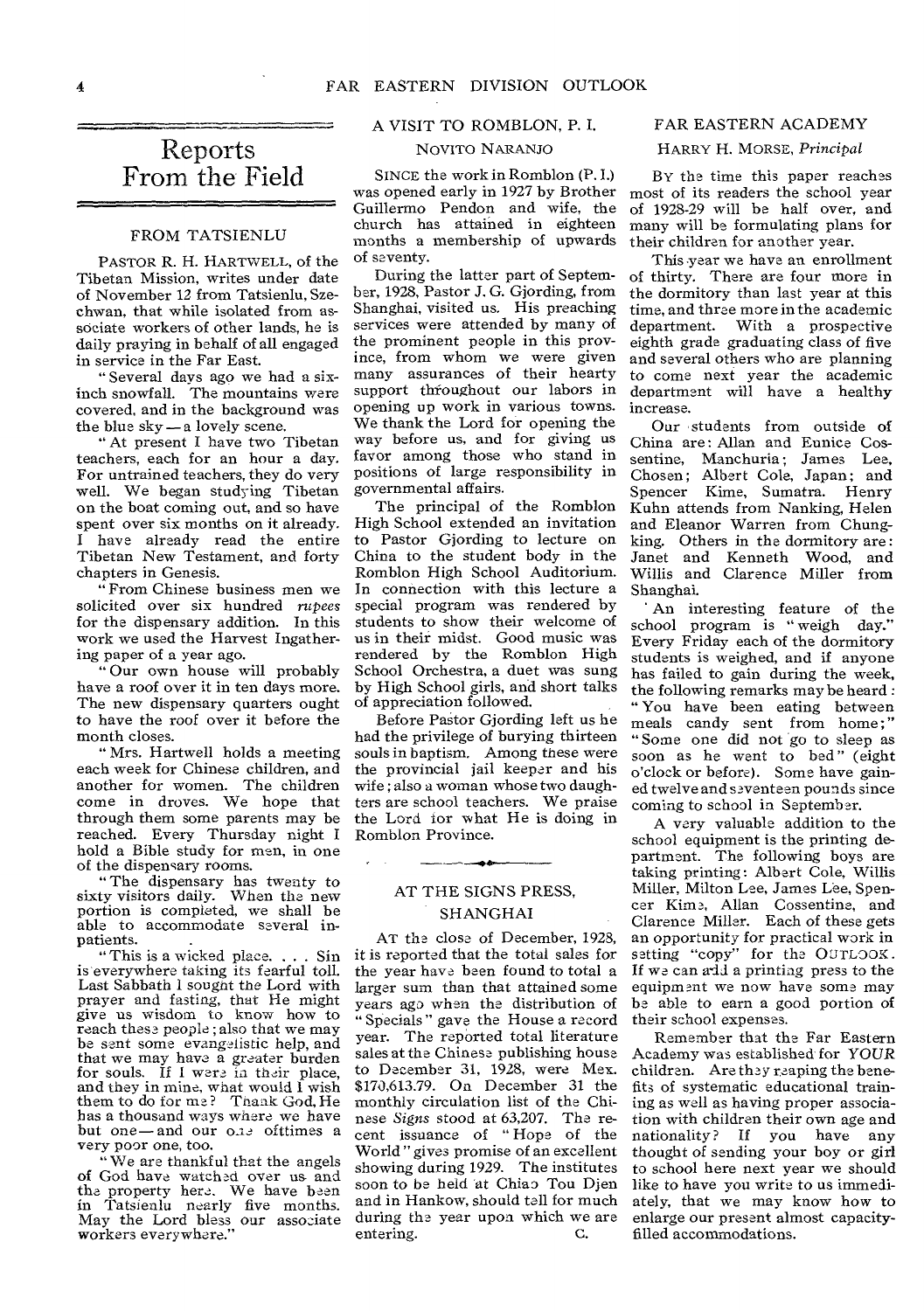### IN THE NETHERLANDS EAST INDIES

Pastor and Mrs. Meade MacGuire have been in Netherlands East Indies since mid-September, when they entered the Minnehassa district of Celebes at the port of Menado. A month of earnest labor was spent in Celebes, including institute work in Menado and at Ratahan. Brother MacGuire reports that the blessing of the Lord has attended the Celebes laborers the past year, in a marked manner.

Some time was spent later in Java, at Soerabaja, Djokjakarta, Semarang, Bandoeng, and Batavia ; afterward Sumatra was visited, and Brother MacGuire gave studies at our leading centers in that island. The Malaysian field was entered at the port of Penang.

The Netherlands East Indies have long been a part of the Far Eastern Division field, and it is not easy to think of never having the privilege of greeting again in this life the dear brethren and sisters of that section. However, we may plan definitely on meeting eventually in the kingdom of glory. Let us keep faithful till Jesus comes.

### --HARVEST INGATHERING RETURNS

IN Japan the returns from Harvest Ingathering during 1928, are about the same as during 1927. The coronation ceremonies came just at the time the campaign was on, and much money had been spent in preparation, thus making our campaign doubly difficult ; but the brethren persevered until they had raised as much as hitherte.

In the Philippines some returns have been realized in various missions ; and plans are now being perfected for a special drive in behalf of the medical work under way at Manila. The goal of the brethren is forty-five thousand *pesos.* 

In Shanghai the amounts raised for the city clinic of the Shanghai Sanitarium, approximate seventy thousand dollars Mex., including promise of about eight thousand to be paid in materials, and about<br>fift en thousand pledged but not yet paid in.

In Manchuria the brethren have gathered funds in Harbin, Dairen, Tsitsinar, and elsewhere, receiving five hundred Mex. or more in each of the places named. Ingathering in the North China Union has brought some results, chiefly in behalf of named enterprises listed in the current Budget.

### YUNNAN: BEAUTIFUL FOR SITUATION

### C. B. MILLER

YUNNAN-FU is situated on a large plateau not far from a lake and some beautiful hills. We were across the lake not long ago, and climbed the hillside to some old temples. Mrs. Miller and I ascended 1,200 feet above the lake (which itself is over 6,000 feet above sea-level) in about forty minutes, and found a temple chiseled right out of the side of the hill, which was solid rock. It was indeed interesting, and the view was lovely. The weather in Yunnanfu is ideal in the summer. Since we came last March, the thermometer has not registered above ninety degrees at any time throughout the spring and summer ; and we are told that it never becomes very cold in the winter.

Upon arrival in Yunnan-fu we learned of a family who had become interested in present truth through reading our denominational tracts and the Chinese *Signs.* Elder Warren held some studies with them, and soon they told him they were going to do what was right. Now three of them are keeping the Sabbath. Further, a man formerly from Szechwan, and who knows our people there, is now teaching us the language ; and he is keeping the Sabbath, and requests baptism.

### RUSSIAN AND MONGOLIAN STATIONS IN MANCHURIA

PASTOR B. PETERSON, in company with Pastor M. Popow, visited several of the Russian stations in Manchuria during October and November, At Hailer they met with the workers who have been assigned Mongolian territory. In Harbin, the center of Russian work in the Far Eastern Division during former years, Pastor Du has been placed in charge of a new work in oehalf of the Chinese of that great center and of stations in Heilungkiang to the northward.

Two of the Russian workers assigned to labor among Mongols, have been transferred to Tung-liao djen, in Fengtien province, where Mongolians nave become settled on land permanently. It is thought that some permanent results may be gained in this portion of the Mongolian language area. These Russian workers nava already been granted passports by Mukden authorities, and are now hard at work in this new district that gives promise of returns. C.

### IN THE SWATOW MISSION

PASTOR S. A. NAGEL, director of the Swatow Mission, under date of November 27, reports visits to outposts of the Swatow language area. " We made one trip down the coast to Swabue," he writes of a journey made in company with Brother David Hwang; and in walking froni that place where an interest is developing, they had to cross territory recently controlled by communists. They eventually passed through Hopo and found their way to Ket-yong and Swatow. Many times during this trip they preached, besides distributing about six thousand broadsides.

" Then we want up to the Fukien border." Brother Nagel continues, " and away up into Yau-ping district. Six days were taken up with walking mountain roads. The trip was not without some accidents, but the dear Lord brought us through safely. We circulated over three thousand broadsides along the way.

"Our next work was at Chaochow-fu, to hold meetings with the baptismal class. Seven were baptized, and five others taken into the church on profession of faith. This year the total number of additions at that place, is twenty-three. A good piece of land—a corner lot —has been purchased in Chao-chow-fu for a new church building. This lot, cost-ing eight hundred forty dollars Mex., has been paid for fully through gifts from the people, on the Harvest Ingathering plan.

" With God's good blessing, we shall go over every goal this year. At the end of October we had already scattered more literature over the Swatow field than in any previous year. We lacked only about one hundred twenty five dol-lars Mex. of reaching our five thousand dollars M 2X. goal for literature sales. " Big Week " returns were al-most twice our goal. Over eight hundred dollars Mex. was gathered *(net)* for Big Week. All funds for mission work for the Swatow field, have already averaged over twentysix cents Mex. per member.

Since these trips, I have come down with dengue fever; and now, while writing these lines, I am<br>sitting up in bed—my little typewriter standing on a table by the bedside. My head still swims from taking so much quinine, and it is not easy to collect thoughts sufficiently for writing letters."

Later. — "I have just returned<br>from another trip to the interior. I baptized five at one station. This makes sixty-two baptisms already this year (1928), with yet others in prospect."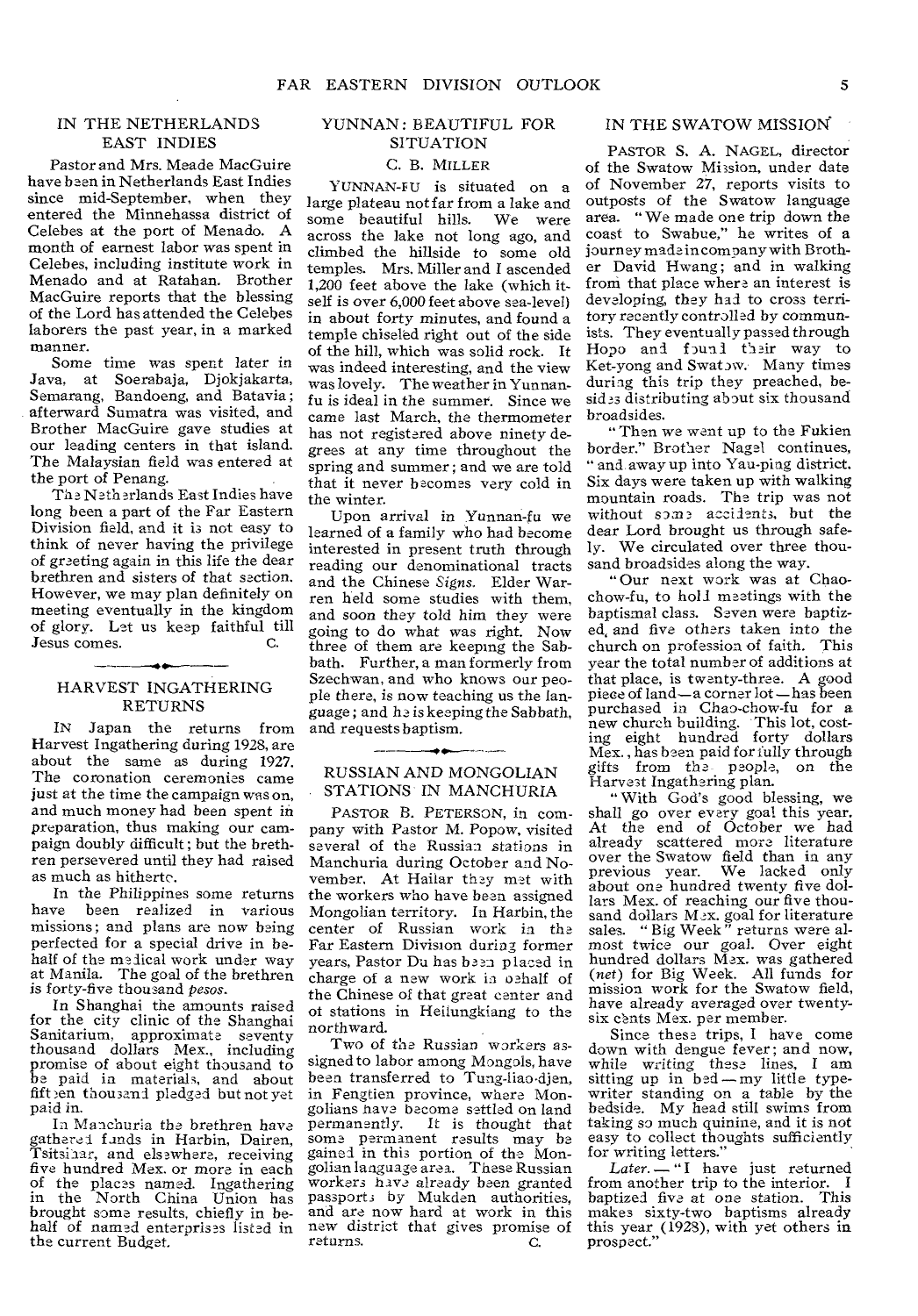### Biennial Session, Manila, Philippine Islands, December 20 - 29, 1928

## UNION SESSION IN MANILA BIENNIAL REPORT

### C. C. CRISLER

FOLLOWING the holding of provincial meetings for Bicol and Tagalog language areas, attended by Union leaders and by Professor Griggs of the Far Eastern Division, the seventh biennial session of the Philippine Union Mission was opened in Pasay, Manila, P. I., the morning of December 20, 1928. Pastor S. E. Jackson, the Union superintendent, was in the chair. Pastor I. H. Evans, General Conference vicepresident for the Far East, read the first seventeen verses of the fortieth of Isaiah, with comments on the mighty power of Jehovah, and invoked Heaven's blessing upon the assembly.

Many delegates from the four quarters of this island archipelago responded to the roll-call, and the Union Mission was declared in biennial session for the transaction of business. Standing committees were chosen, with Pastor E. M. Adams as chairman of the committee on nominations, Pastor Frederick Griggs of the committee on credentials and licenses, and Pastor J. J. Strahle of the committee on plans.

The biennial report of the Union superintendent brought afresh to the minds of all the fact that God is at work in a very special way in these islands, where less than twenty years ago the first converts were won by representatives of our faith and the first baptismal service was held. Since the organization of the Union Mission in November, 1916, the membership has increased fifteenfold, institutions have been brought to a state of efficiency, and a literature has been developed in many of the vernaculars, in preparation for yet greater progress than has hitherto been thought possible.

The message conveyed by Brother Jackson in his biennial report, while big with net results attained and with that which strengthens confidence in God's providential leadings, was nevertheless so condensed in style as to admit of being published almost in its entirety, as given in the columns of this issue

# OPENING HOURS AT THE THE SUPERINTENDENT'S

### S. E. JACKSON

(Synopsis of *Biennial* Report of *Pastor S. E. Jackson, superintendent of the Philippine Union, as rendered December 21, 1928, at the opening of the seventh biennial session held at Pasay, Manila)* 

This report speaks for the 11,008 advent believers in this archipelago. What a sublime social meeting it will be when the faithful of this group are gathered around the throne of God, there to tell of His love and wonderful dealings with them !

### GAINS AND LOSSES

Two years ago, at the time of the biennial gathering, 3,573 of these 11,008 had not united with this great movement.

Not all has been gain. Since we separated two years ago, 480 have been dropped from our records. What do the entries in the books of Heayen reveal? Why have these 480 dropped out of the race? Provision has been made whereby each of this number could have eternal life. Has somebody been negligent in his duty? Jesus died to save each of these 480. Somebody put forth real effort to win them to this unpopular truth, and now they are gone. I would that this part of the report could be omitted ; but we, the workers of this mission and the representives of the Division and of the General Conference, are here in session for the very purpose of stu lying conditions in the field, of improving our methods of work, and of seeking a closer walk with God.

#### A PERIOD OF STEADY ADVANCEMENT

The biennial period un der review has been one of steady advancement, in spite of many difficulties. Our pioneer workers have been pushing out in different directions and along varied lines. Hitherto unentered islands and provinces have been occupied; more definite work for people of new tongues has been launched. In these endeavors has bean seen the direct leading of God.

One real point of vantage gained has been the launching of the *Mizpah*  in four of our leading dialects. This paper is filling a long-felt need ; and if the rank and file of our people

can only be encouraged to form the habit of reading, and of meditating and praying about what is read, we shall have gone a long way in stopping leaks in our membership. God is just as able to keep His children in the narrow way as He is to cause them to leave their old life of sin.

Another milepost in our history has been established with the opening of the medical work. Long has this movement been struggling without its right arm ; but in His love and providence our God has added this member to our body. The work is too new to say much about results, though we do know that many friends have been won, and that the truth for this time has been brought to the attention of many who otherwise might perhaps never have heard of this messoge for our day. Were it possible for every one of these 11,008 believers to express individually their sentiments in regard to the medical work, we feel confident the Doctor and his associates would feel<br>assured of a royal welcome. We assured of a royal welcome. are fully expecting that the medical department will be given the same co-operation that has been given other departments.

#### PHILIPPINE JUNIOR COLLEGE

In our educational work we talk much about vocational training; and it is with a degree of satisfaction that we have watched developments along this line in our Junior College, regarding which a detailed report will be given by another. The Philippine Junior College is doing excellent work, and is contributing in many ways to the advancement and stabilizing of our members and workers. Notwithstanding efforts put forth to secure new buildings, the Junior College is still housed in its cramped and unsuitable quarters, which are badly in need of repair. Before this body separates, definite steps must be taken looking toward remedying this situation in some practical way.

#### DEPARTMENTAL ADVANCE

A real interest is developing in church schools. Very encouraging developments have been made. Our summer school is established, and is here to stay and grow year by year as the demands for teachers increase. God has blessed in the stand taken by us in the matter of following the light given regarding our educational work at this time.

Before this m:eting closes you shall hear just how many of the 3,573 of net gain in membership during the last biennial period, have been won by various departments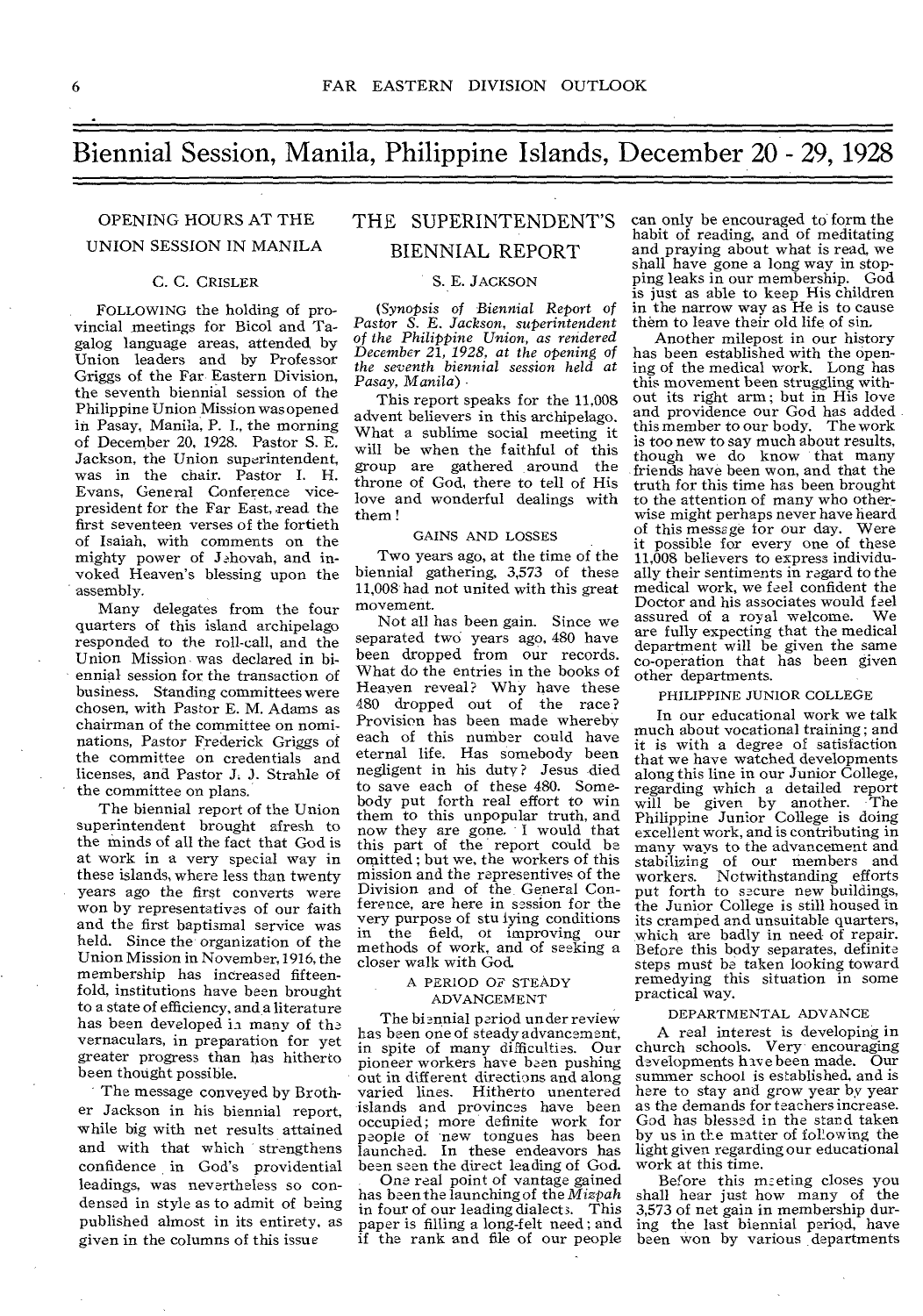### REPORTS OF PROGRESS IN THE PHILIPPINE UNION MISSION

of our mission, including the publishing and the home missionary departments. We would indeed be crippled and handicapped without the aid of our publishing work ; and while we have perhaps not seen the growth in sales that we would have liked to see, we do thank God for the souls won through the medium of the printed page. The major portion of our colporteurs feel a real burden of soul for the unsaved, and earnestly endeavor in their work not only to sell books, but to leave a godly influence behind them, in order that as the Canaanite of old was reminded of Abraham's God by the altars he built, even so when Seventh-day Adventist books are seen, godly colporteurs may come to the minds of the beholders.

I like the slogan, *"We won the*  Just so it is that God's work is to be finished in the earth. It will be by the co-operation of various departments working as a united whole. The Sabbath school work, the young people's work, the home missionary work,— all these and many other agencies contribute definitely and constructively toward the attainment of our supreme aim. We could not thrive with even one department lacking. Surely we must plan to give these departments more help and attention than ever before.

### RE-ENFORCEMENTS AND INCREASED FACILITIES

Our field has been blessed with several new arrivals this year, in the persons of Dr. and Mrs. Hall and family ; Brother and Sister Millard, and the Nurses Jeys. We welcome these workers each and all, and do thank God for their timely help.

A few much needed buildings have been erected since our last gathering, thanks to our brethren abroad who have made these possible. Northern Luzon released her building fund in favcr of West Visaya some time ago ; and now Northern Luzon, as well as Southern Luzon, are much in need of permanent buildings for their headquarters.

#### BY FAITH WE ADVANCE

Said faithful Christian to his companion Hopeful, *"Sleep not : know you not we are on the Enchanted Ground, of which the gardener warned us?"*  These words have been, repeated by the servant of God, and apply with solemn exactness to this little company of men and women assembled.

We dare not slumber for one moment. The enemy is abroad in the land. Our position and methods of labor are being spied out. Forces long dormant are organizing to oppose ; but, thank God, " Our Rock is not as their rock, even our enemies themselves being judges." Deuteronomy 32:31.

For the watchcare and protection that has been over us during the biennial period, and for the spirit of co-operation and helpfulness manifested by all our workers, I do feel extremely thankful, and with you wish to dedicate all to God for the finishing of His work in the earth.

### 4\* THE FIRST SABBATH OF THE SESSION

THE Lord met with His people at Pasay, Manila, on December 23, the first Sabbath of the Philippine Union session. Early in the morning the delegates observed in their own temporary quarters the hour of worship. At  $8:30$  the Sabbath school opened, continuing until ten. The forenoon discourse was given by Pastor I. H. Evans, who spoke on the experience that may be attained by every Christian, as illustrated and emphasized by the apostle Paul in the third chapter of his epistle to the Philippian believers. The entire congregation united in reconsecration. It was a blessed hour. Fresh resolutions were formed. Many determined to forget those things which are behind, and to reach forth unto those things which are before, pressing "toward the mark for the prize of the high calling of God in Christ Jesus."

The afternoon hour was a time of rejoicing before the Lord. Professor Frederick Griggs led, reading from the Psalms; and ministers in different parts of the congregation conducted the testimony meeting in sections. The Sabbath was closed with a season of earnest prayer. It was a good day throughout. The Lord had met with us, and had given us fresh revelations of grace divine. Hearts were united, and there was a spirit on the part of all to press together as one, and to bring into our Union session a spirit of harmony and of full fellowship as workers of one heart, one mind, and the one abiding purpose of finishing the Lord's work in these islands in<br>this our day. this our day.

### THE EVENING SERVICES

PROFESSOR FREDERICK GRIGGS led in the evening services at the biennial session in Manila, during the first half of the meeting, dwelling especially on the bestowal of the Holy Spirit for service. The later services evening by evening were led by Pastor C. K. Meyers, secretary of the General Conference, and he stressed themes of practical godliness, with illustrations drawn from his many contacts with our work and workers throughout the world. These evening meetings led by Brethren Griggs and Meyers brought instruction, comfort, and inspiration to all, and were one of the outstanding feaures of a session replete with spiritual uplift. In well-nigh every *service,* including all the business meetings,God has visited His children anew in the Philippine Islands. C.

### $-$ A SEVENTH BIENNIAL PERIOD

WHEN the first biennial session of the Philippine Union Mission was held, in November, 1916, less than eight hundred baptized believers were to be found in the entire archipelago. Twelve years later when we met once more as delegates to the seventh biennial session, upwards of eleven thousand were reported. In facing the coming two years—the seventh biennial period of this organized Union Mission—the brethren and sisters plan definitely on having thirteen thousand baptized believers by the time of the next General Conference session, and as nearly fifteen thousand as possible by the time we shall meet two years hence, at the Manila headquarters in December of 1930.

Surely God is blessing those who plan for large advances in the cause of God. It seems well-nigh incredible to think in terms of a net gain of two thousand baptized believers a year in the Philippines for the years 1929 and 1930 ; yet this is little more in proportion than has been attained hitherto. Let us pray that the faith of oar orethren and sisters in these islands may be sustained and strengthened, and that they may attain their highest hopes in the winning of souls. winning of souls.

*Manila, P. I. Dec. 23.*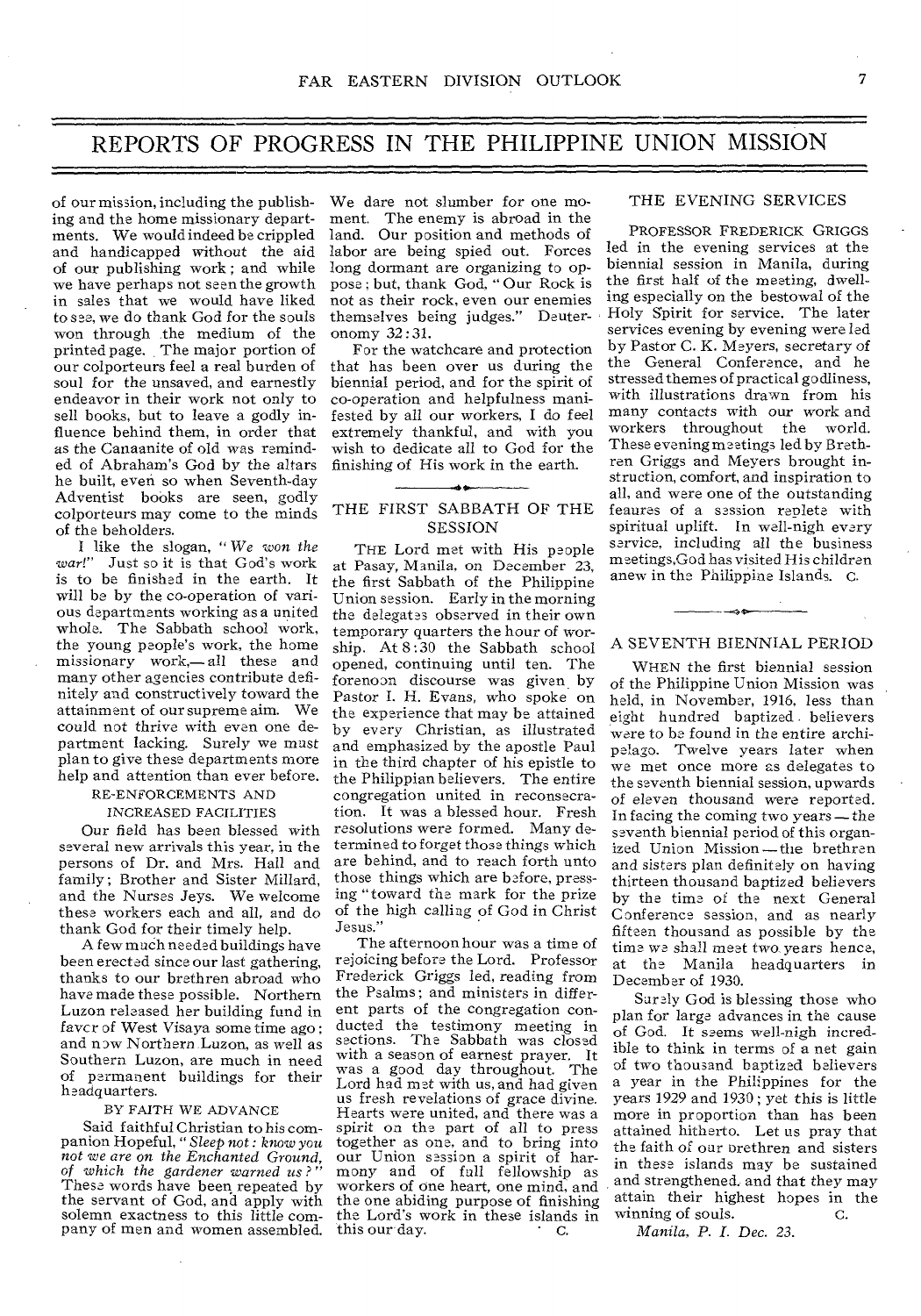Table O

### FAR EASTERN DIVISION-GENERAL CONFERENCE OF SEVENTH DAY ADVENTISTS

### STATISTICAL SUMMARY-INCLUDING PROVINCIAL MISSIONS-Quarter Ending Sept. 30, 1928

### All monetary values in U.S. Gold

| Name of<br>Union Missions and<br><b>Provincial Missions</b> | <b>Stations</b><br>of Mission<br>ż          | Mission<br>Outstations<br>ð<br>ż. | zed<br>Organ <sub>3</sub><br>Churches<br>p<br>ż | erslip<br>30, 1928<br>Mem <sub>b</sub><br>Baptized<br>$\tilde{\mu}$<br>S. | 1928<br>30.<br>Baptisms<br>June to Sept. | three<br>aung<br>ē<br>τ<br>gain<br>Minus<br>$\ddot{\tilde{z}}$ | owned by Mission<br>Church Bldgs<br>$\dot{z}$ | No. of Ordained<br>Ministera | of Licensed<br>Ministers<br>.<br>ح | Licensed<br>No. or<br>Missionaries | <b>Colporteurs</b><br>$\stackrel{\circ}{z}$ | Foreign Laborers<br>٦<br>Total No. | Laberers Native<br>ö<br>Total No. | Native<br>Áe.<br>Foreign and<br>혀<br>$\overline{\text{oa}}$ No. | Foreign Tithe Recei<br>Ŗ,<br>928 (gold)<br>Sept.<br>Juneto | (aold)<br>Receipts Mar. to<br>Tithe<br>1928<br>NATIVE<br>S,<br>Sept. | Sabbath Schools<br>ㅎ<br>$\stackrel{\rm o}{z}$ | School<br>etahip<br>Sabbath<br>فہ<br>a<br>≥ | School<br>9<br>Mar. 1<br>1928<br>Sabbath<br>Σ<br>30.<br>Offerings<br>Sept.<br>Total <sub>1</sub> | <b>OF CHURCH</b><br>ؙڲ  | ㅎ<br>Church Schools<br>enrollment<br>$_{\rm{otal}}$<br>Н |
|-------------------------------------------------------------|---------------------------------------------|-----------------------------------|-------------------------------------------------|---------------------------------------------------------------------------|------------------------------------------|----------------------------------------------------------------|-----------------------------------------------|------------------------------|------------------------------------|------------------------------------|---------------------------------------------|------------------------------------|-----------------------------------|-----------------------------------------------------------------|------------------------------------------------------------|----------------------------------------------------------------------|-----------------------------------------------|---------------------------------------------|--------------------------------------------------------------------------------------------------|-------------------------|----------------------------------------------------------|
| <b>PHILIPPINE UNION</b>                                     | 5                                           | 303                               | 178                                             | 10 661                                                                    | 277                                      | 323                                                            | 102                                           | 23                           | 85                                 | 79                                 | 123                                         | 31                                 | 260                               | 291                                                             | \$ 838 83                                                  | \$8,594.20                                                           | 270                                           | 9,70                                        | 2,366.46                                                                                         | 24                      | 1,0.7                                                    |
| Narthern Luzon M.ssion                                      |                                             | 49                                | 2:                                              | 1,598                                                                     | 13                                       | -13                                                            | 15                                            | 3                            | $\ddot{\bullet}$                   | 14                                 | 24                                          |                                    | 55                                | 55                                                              |                                                            | 825.07                                                               | 47                                            | 1, 5.                                       | 221.77                                                                                           | $\overline{\mathbf{4}}$ | 150                                                      |
| East Visayan Miss on                                        | -1                                          | 73                                | 31                                              | 2,128                                                                     | 63                                       | 161                                                            |                                               | 3                            | 8                                  | 18                                 | 20                                          | 2                                  | 40                                | 42                                                              |                                                            | 1,489.07                                                             | 62                                            | 2,01:                                       | 331.31                                                                                           | 3                       | 173                                                      |
| West Visayan Mission                                        | -1                                          | 86                                | $45 -$                                          | 2,970                                                                     | 130                                      | 120                                                            | 38                                            | 3                            | 4                                  | 19                                 | 18                                          | $\mathbf{S}$                       | 41                                | 43                                                              |                                                            | 1,715.25                                                             | 61                                            | 2,520                                       | 407 89                                                                                           | 5                       | 227                                                      |
| <b>Central Luzon Conference</b>                             | $\mathbf{1}$                                | 89                                | 71                                              | 3,760                                                                     | 71                                       | $3+$                                                           | 49                                            | 8                            | 15                                 | $\overline{7}$                     | 60                                          | 1                                  | 10y                               | 110                                                             |                                                            | 4,268.63                                                             | 89                                            | 3,3,4                                       | 1,265.13                                                                                         | 12                      | 280                                                      |
| Southern Luzon Mission                                      | -1                                          | 6                                 | 6                                               | 905                                                                       |                                          | -5                                                             |                                               | 3                            | 2                                  | 5                                  | 15                                          | $\bf{2}$                           | 15                                | 17                                                              |                                                            | 296.18                                                               | 11                                            | 211                                         | 140.36                                                                                           |                         |                                                          |
| Union M.ssion                                               | $\mathbf{1}$<br>$\sim$ $\sim$ $\sim$ $\sim$ |                                   |                                                 |                                                                           |                                          |                                                                |                                               | $\bf{3}$                     | $\boldsymbol{2}$                   | 16                                 | $\mathbf{1}$                                | 24                                 |                                   | 24                                                              | 838 83                                                     |                                                                      |                                               |                                             |                                                                                                  | $\mathbf{1}$            | 247                                                      |
| <b>CHOSEN UNION</b>                                         | $\overline{4}$                              | 4.                                | 21                                              | .952                                                                      | 55                                       | 41                                                             | 83                                            | 15                           | 29                                 | 86                                 | 48                                          | 28                                 | 170                               | 198                                                             | 663.80                                                     | 1,178.25                                                             | 115                                           | 5,23                                        | 900.76                                                                                           | 29                      | 1,429                                                    |
| West Chosen Mission                                         | -1                                          | 11                                | 10                                              | 72.5                                                                      | 13                                       | 40-                                                            | 39                                            | 3                            | -8                                 | 25                                 | 8                                           |                                    | 47                                | 47                                                              |                                                            | 390.86                                                               | 41                                            | 2,22                                        | 369.71                                                                                           | 16                      | 548                                                      |
| <b>Central Chosen Mission</b>                               | 1                                           | 14                                | 5                                               | 617                                                                       | 40                                       | 54                                                             | 20                                            | 3                            | 5                                  | 14                                 | 18                                          |                                    | 41                                | 41                                                              |                                                            | 412.15                                                               | 34                                            | 1,48                                        | 314.20                                                                                           | $\overline{7}$          | 326                                                      |
| South Chosen M.ssion                                        | -1                                          | 16                                | $\ddot{\bf{4}}$                                 | 521                                                                       | 2                                        | 27                                                             | 19                                            | 2                            | 10                                 | 11                                 | 19                                          | $\overline{4}$                     | 36                                | 40                                                              |                                                            | 248.72                                                               | 32                                            | 1.17                                        | 178.21                                                                                           | 3                       | 170                                                      |
| <b>Union Mission</b>                                        | $\mathbf{1}$                                | $\overline{4}$                    | $\mathbf{2}$                                    | 88                                                                        |                                          |                                                                | 5                                             | $\mathbf 7$                  | 6                                  | 36                                 | 3                                           | 21                                 | 46                                | 70                                                              | 663.80                                                     | 126.52                                                               | 8                                             | 35.                                         | 38.11                                                                                            | $\bf{3}$                | 385                                                      |
| JAPAN UNION                                                 | 5                                           | 20                                | 12                                              | 593                                                                       | 31                                       | 51                                                             | 7                                             | 12                           | 17                                 | 8                                  | 19                                          | 25                                 | 44                                | 69                                                              | 470 63                                                     | 2,994.99                                                             | 22                                            | 700                                         | 778.62                                                                                           | 3                       | 58                                                       |
| Kyusha Mission                                              |                                             | $\mathbf{3}$                      | $\overline{2}$                                  | 46                                                                        | 5                                        | 25                                                             | 1                                             | 1                            | $\mathbf{1}$                       |                                    | 3                                           |                                    | -5                                | 5                                                               |                                                            | 96.97                                                                | 3                                             | 5                                           | 60.67                                                                                            |                         |                                                          |
| Chugoku M.ssion                                             |                                             | 3                                 | 1                                               | 88                                                                        | $\overline{4}$                           | $\ddot{ }$                                                     | $\mathbf{1}$                                  | $\overline{2}$               | $\boldsymbol{2}$                   | $\mathbf{1}$                       | $\ddot{\text{o}}$                           |                                    | 10                                | 10                                                              |                                                            | 350.95                                                               | 3                                             | Ω                                           | 168.70                                                                                           |                         |                                                          |
| Kansai M ssion                                              | $\mathbf{r}$                                | 5                                 | 3                                               | 121                                                                       | 5                                        | $\tilde{\mathbf{D}}$                                           | $\mathbf{1}$                                  | 3                            | 3                                  |                                    | $\blacktriangleleft$                        | $\overline{2}$                     | 9                                 | $\mathbf{u}$                                                    |                                                            | 255.65                                                               | 5                                             | 14                                          | 1(4.83)                                                                                          |                         |                                                          |
| Kanto M.ssion                                               | 3                                           | 6                                 | $\overline{4}$                                  | 279                                                                       | 12                                       | 12                                                             | $\bf{3}$                                      | 1                            | $\overline{7}$                     | 6                                  | 3                                           | 13                                 | 11                                | $^{24}$                                                         |                                                            | 2,135.33                                                             | $\overline{7}$                                | 32:                                         | 382.53                                                                                           |                         |                                                          |
| Taha'u M.ssion                                              |                                             | -1                                | -1                                              | 31                                                                        | 1                                        | $\mathbf{1}$                                                   | $\mathbf{1}$                                  | $\mathbf{2}$                 | $\mathbf{1}$                       |                                    | $\mathbf{I}$                                | $\mathbf{1}$                       | 3                                 | 4                                                               |                                                            | 41.06                                                                | $\boldsymbol{\mathfrak{L}}$                   | -5                                          | 28.11                                                                                            |                         |                                                          |
| Hokkaido Mission                                            | $\mathbf{1}$                                | $\boldsymbol{2}$                  | 1                                               | 28                                                                        | $\overline{4}$                           | 4                                                              |                                               | 1                            | 3                                  |                                    | $\boldsymbol{2}$                            | 3                                  | $\boldsymbol{4}$                  | $\overline{\mathbf{7}}$                                         |                                                            | 04.03                                                                | $\mathbf{2}$                                  | 3 <sub>1</sub>                              | 33.78                                                                                            |                         |                                                          |
| <b>Union Mission</b>                                        | tana a                                      |                                   |                                                 |                                                                           |                                          |                                                                |                                               | $\mathbf{2}$                 |                                    | $\mathbf{1}$                       | 1                                           | 6                                  | $\boldsymbol{2}$                  | 8                                                               | 470.63                                                     | 48.00                                                                |                                               |                                             |                                                                                                  | ¥.                      | 58                                                       |
| <b>MANCHURIAN UNION</b>                                     | 3                                           | 12                                | 16                                              | 359                                                                       | 49                                       | 52                                                             | 3                                             | $\bf{1}$                     | $\overline{4}$                     | 19                                 | 18                                          | 11                                 | 56                                | 67                                                              | 274.77                                                     | 282.22                                                               | Ţн                                            | 44                                          | 186.41                                                                                           | 6                       | 124                                                      |
| Fengt en Mission                                            | 1                                           | $\overline{7}$                    | $\overline{7}$                                  | 241                                                                       | 38                                       | 38                                                             | $\mathbf{2}$                                  |                              | $\overline{2}$                     | 8                                  | 10                                          | $\mathbf{I}$                       | 35                                | 36                                                              |                                                            | 156.95                                                               | $\boldsymbol{9}$                              | 25                                          | 120.88                                                                                           | $\overline{4}$          | 61                                                       |
| K.rin Miss on                                               | $\mathbf{1}$                                | 5                                 | 3                                               | .18                                                                       | 11                                       | 14                                                             | $\mathbf{I}$                                  | 1                            | $\mathbf{1}$                       | 6                                  | 5                                           | 3                                  | 17                                | 20                                                              |                                                            | 110.11                                                               | 6                                             | 17                                          | 55.15                                                                                            | -1                      | 36                                                       |
| Hei'ungkiang Mission                                        | $\mathbf{I}$                                |                                   |                                                 |                                                                           |                                          |                                                                |                                               | $\mathbf{1}$                 |                                    |                                    | 2.                                          |                                    | 3                                 | 3                                                               |                                                            | 15,16                                                                | 1                                             | $\mathbf{1}$                                | 10.38                                                                                            |                         |                                                          |
| <b>Union Mission</b>                                        |                                             |                                   |                                                 |                                                                           |                                          |                                                                |                                               | 2                            | $\mathbf{1}$                       | 5                                  | $\mathbf{1}$                                | 7                                  | $\mathbf{1}$                      | 8                                                               | 274.77                                                     |                                                                      |                                               |                                             |                                                                                                  | -1                      | 24                                                       |
| CENTRAL CHINA UNION                                         | $-$<br>$\sqrt{2}$                           | 70                                | $35^{\circ}$                                    | .654                                                                      | 144                                      | 76                                                             | 24                                            | 12                           | 28                                 | 72                                 | 33                                          | --<br>37                           | 147                               | 174                                                             | 992.23                                                     | 788.32                                                               | 82                                            | t an<br>2,07                                | 498.76                                                                                           | 16                      | 325                                                      |
| H <sub>o</sub> nan Mission                                  | T.                                          | 27                                | 17                                              | 689                                                                       | -79                                      | 8                                                              | 8                                             | $\overline{4}$               | 8                                  | 17                                 | 8                                           | 9                                  | 52                                | 61                                                              |                                                            | 265.99                                                               | 27                                            | 77                                          | 172.81                                                                                           | 6                       | 100                                                      |
| <b>Hunan M.ssion</b>                                        | $\mathbf{I}$                                | 19                                | 6                                               | 451                                                                       | 24                                       | $-22$                                                          | 10                                            | 2                            | 10                                 | 21                                 | 12                                          | ß.                                 | 40                                | 46                                                              |                                                            | 248.09                                                               | 23                                            |                                             | 127.08                                                                                           | 3                       | 62                                                       |
| <b>Hupeh Mission</b>                                        | $\mathbf{1}$                                | 15                                | $\overline{7}$                                  | 346                                                                       | 36                                       | 46                                                             | $\overline{\mathbf{4}}$                       | $\boldsymbol{2}$             | 1                                  | 17                                 | 6                                           | $\mathbf{2}$                       | 33                                | 35                                                              |                                                            | 130.07                                                               | 18                                            | 53                                          | 129.41                                                                                           | $\boldsymbol{2}$        | 50                                                       |
| Kiangsi Masion                                              | . 1                                         | 8                                 | 3                                               | 111                                                                       | $\frac{14}{5}$                           | 14                                                             | $\mathbf{1}$                                  | $\boldsymbol{2}$             | 3                                  | 8                                  | 6                                           | $\blacktriangle$                   | 19                                | 23                                                              |                                                            | 124.45                                                               | 10                                            | 41                                          | 00.08                                                                                            | 4                       | 88                                                       |
| Shenni Mission                                              | $\mathbf{I}$                                | 1                                 | 2.                                              | $\sim$                                                                    |                                          |                                                                | طه                                            |                              | $\mathbf{1}$                       |                                    |                                             |                                    | - 3                               | ., 8                                                            |                                                            | 19.7                                                                 | 4                                             | 26.                                         | 9.38                                                                                             | 1                       | 25                                                       |
| <b>Union Mission</b>                                        |                                             |                                   |                                                 |                                                                           |                                          |                                                                |                                               |                              | 5                                  | 9                                  | $\mathbf{I}$                                | 16                                 |                                   | 16                                                              | 992 23                                                     |                                                                      |                                               | 61                                          |                                                                                                  |                         |                                                          |
| <b>NORTH CHINA UNION-Est</b>                                | $\boldsymbol{2}$                            | 10                                | 5                                               | 438                                                                       |                                          |                                                                | $\overline{2}$                                | 5                            | $\overline{7}$                     | 14                                 | 11                                          | 15                                 | 30                                | 45                                                              | 300.00                                                     | 326.41                                                               | 17                                            |                                             | 127.51                                                                                           | 10                      | 264                                                      |
|                                                             |                                             | 5                                 | $\mathbf{2}$                                    | 215                                                                       |                                          |                                                                | $\mathbf{1}$                                  | $\mathbf{1}$                 | $\mathbf{2}$                       | $\boldsymbol{2}$                   | $\overline{\mathbf{4}}$                     | 4                                  | 6                                 | 10                                                              |                                                            | 151.70                                                               | 11                                            | 48.                                         | 28.99                                                                                            | $\epsilon$              | 156                                                      |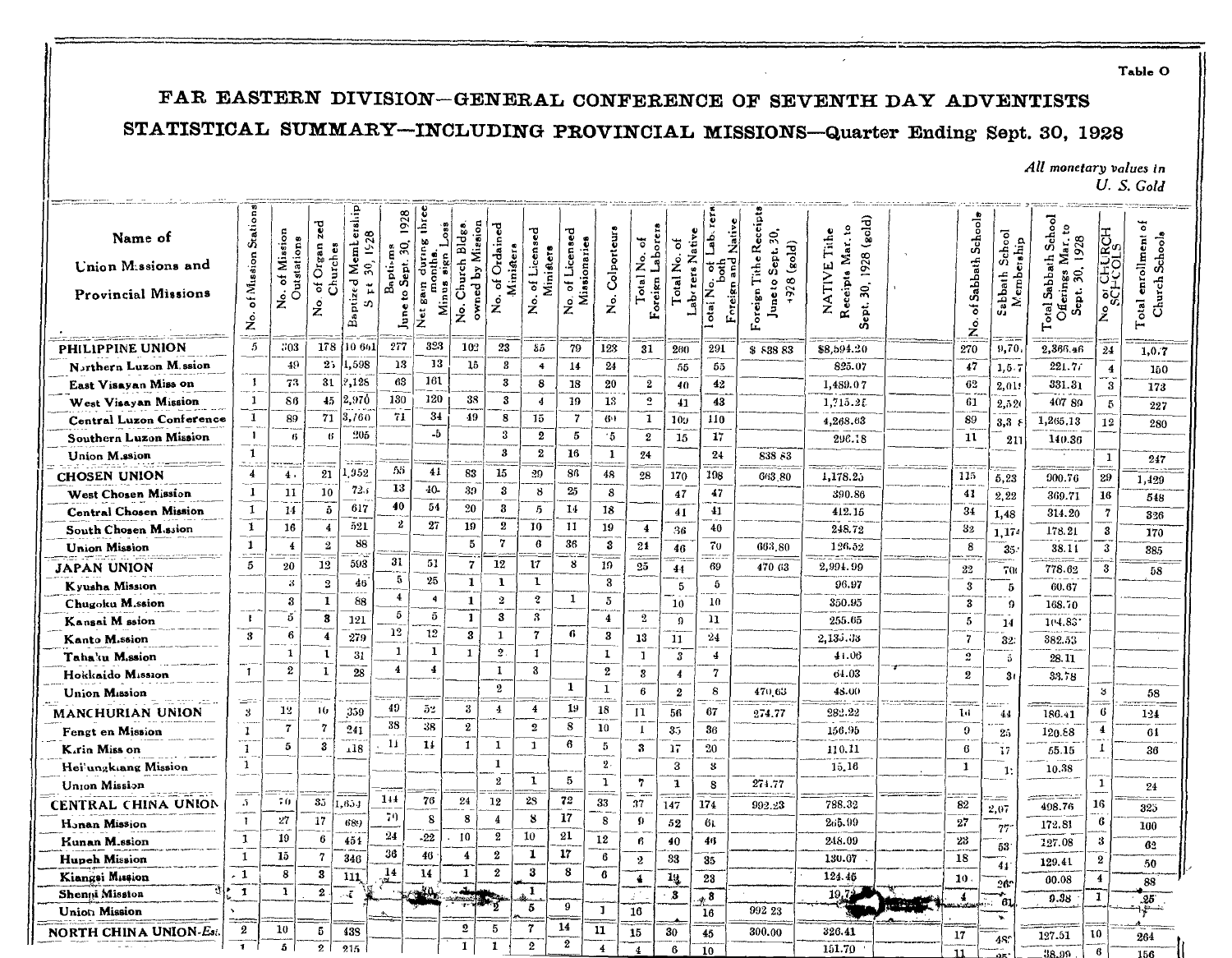| <b>Hupeh Mission</b>                                              |                           | 19               |                         | 346                   |                  | 40             |                         |                          |                         | 8                       |                  | $\boldsymbol{2}$                | 33                      | 35                        |                 | 120.01    | 10               | 44             | 129.41   | z                          | 50       |
|-------------------------------------------------------------------|---------------------------|------------------|-------------------------|-----------------------|------------------|----------------|-------------------------|--------------------------|-------------------------|-------------------------|------------------|---------------------------------|-------------------------|---------------------------|-----------------|-----------|------------------|----------------|----------|----------------------------|----------|
| Kiangsi Mission                                                   | . 1                       | 8                | 3                       | 111                   | 14               | 14             | $\mathbf{1}$            | $\boldsymbol{2}$         | 3                       |                         | 6                | $\blacktriangleleft$            | 14                      | 23                        |                 | 124.45    | 10               | 263            | 00.08    | $\overline{\mathbf{4}}$    | 88       |
| <b>Shenni Mission</b>                                             | $\mathbf{1}$              | 1                | $\overline{\mathbf{2}}$ | $\tilde{\mathcal{L}}$ |                  |                |                         | ŋ                        | 1                       | 9                       |                  |                                 | 3.                      | . 8                       |                 | 19,7      | $\boldsymbol{4}$ | 61             | 9.38     | $\mathbf 1$                | 25       |
| <b>Union</b> Mission                                              |                           |                  |                         |                       |                  |                |                         |                          | 5                       |                         | 1                | 16                              |                         | 16                        | 992 23          |           |                  | ٠              |          |                            | ۱ş       |
| NORTH CHINA UNION-Est                                             | $\boldsymbol{2}$          | 10               | 5                       | 433                   |                  |                | $\overline{\mathbf{2}}$ | $\overline{\phantom{a}}$ | $\overline{\mathbf{r}}$ | 14                      | 11               | 15                              | 30                      | 45                        | 300.00          | 326.41    | 17               | 48.            | 127.51   | 10                         | 264      |
| <b>Shantung Mission</b>                                           | -1                        | 5                | 2                       | 215                   |                  |                | $\mathbf{1}$            | 1                        | $\boldsymbol{2}$        | 2                       | $\overline{4}$   | $\overline{\mathbf{4}}$         | 6                       | 10                        |                 | 151.70    | 11               | 25             | 38.99    | 6                          | 156      |
| Ch h'i M.ssion                                                    | $\mathbf{1}$              | 5                | 3                       | 223                   |                  |                | $\mathbf{1}$            | $\pmb{2}$                | $\bf{3}$                | 5                       | 6                | $\mathbf 2$                     | $\bf 22$                | 24                        |                 | 117.35    | 6                | 2 <sup>i</sup> | 88.52    | 4                          | 108      |
| <b>Union Mission</b>                                              |                           |                  |                         |                       |                  |                |                         | $\overline{2}$           | $\boldsymbol{2}$        | $\mathbf{7}$            | 1                | 9                               | $\boldsymbol{2}$        | 11                        | 800.00          | 57.31     |                  |                |          |                            |          |
| SOUTH CHINA UNION                                                 | 8                         | 94               | 42                      | 2,124                 | 78               | 42             | 23                      | 21                       | 62                      | 101                     | 27               | 38                              | 233                     | 271                       | 887.68          | 1,294.33  | 94               |                | 800.7    | 34                         | 1,280    |
| Cantonese Miss.on                                                 | $\boldsymbol{\mathsf{3}}$ | 19               | 9                       | 464                   | 17               |                | $\overline{\mathbf{2}}$ | 6                        | 20                      | 27                      | 6                | 10                              | 57                      | 67                        | 4.23            | 439.60    | 19               | 3,00           | 264.17   | 10                         | 287      |
| Hakka Mission                                                     | $\overline{1}$            | 25               | 8                       | 585                   | 17               |                | 5                       | 5                        | 10                      | 26                      |                  | 4                               | 34                      | 38                        |                 | 204.14    | 25               | 50<br>76       | 191.41   | 3                          | 72       |
| Kwangsi Mission                                                   | $\bf{1}$                  | $\Omega$         | $5\phantom{.0}$         | 195                   |                  |                | 1                       | $\boldsymbol{2}$         | 5                       | 10                      | 6                | $6\phantom{.}6$                 | 33                      | 39                        |                 | 100.00    | 9                | 16.            | 75.00    | $\boldsymbol{3}$           | 50       |
| North Fukien Mission                                              | $\mathbf{1}$              | 15               | $\scriptstyle\rm 7$     | 343                   | 6                | $\overline{2}$ | 5                       | $\mathbf{1}$             | 16                      | 10                      | 5                | $\ddagger$                      | 44                      | 48                        |                 | 101.44    | 14               | 44             |          | 5                          | 300      |
|                                                                   | 1                         | 12               | 5                       | 336                   | 6                | 6              | 4                       | $\overline{4}$           | $\blacktriangleleft$    | 8                       | $\overline{4}$   | 4                               | 36                      | 40                        |                 | 213.26    | 13               | 77,            | 58.95    |                            |          |
| South Fuk.en Mission                                              | $\mathbf{I}$              | 14               | 8                       | 201                   | 32               | 34             | $\mathbf{6}$            | $\overline{2}$           | $\bf{6}$                | 15                      | $\overline{4}$   | $\overline{4}$                  | 28                      | 32                        | 8.05            | 136.8y    | 14               |                | 72.37    | 8                          | $-120$   |
| <b>Swatow Mission</b>                                             |                           |                  |                         |                       |                  |                |                         | -1                       | $\mathbf{I}$            | 5                       | $\boldsymbol{2}$ | 6                               | 1                       | $\boldsymbol{7}$          | \$75.40         | 9.00      |                  | 41'            | 133.80   | 5                          | 160      |
| <b>Union Mission</b>                                              |                           | 16               |                         |                       | 44               | 41             | -5                      | $\Omega$                 | $\ddagger$              | 31                      |                  |                                 |                         |                           |                 |           |                  |                |          |                            |          |
| WEST CHINA UNION                                                  | 5                         | 7                | 8                       | 378                   | 92               | 21             | 3                       | $\boldsymbol{2}$         | $\mathbf{1}$            | 7                       | 3                | 20                              | 42                      | 62                        | 491.27          | 153.99    | 25               | 57.            | 260.88   | ø                          | 140      |
| East Szechwan Mission                                             | $\mathbf{I}$              | $\overline{4}$   | 5                       | 194                   |                  |                |                         |                          |                         | 5                       | $\mathbf{1}$     | $\mathbf{2}$                    | 18                      | 20                        | 30.19           | 45.02     | 11               | 317            | 80.94    | 5                          | 100      |
| West Szechwan Mission                                             | 1                         |                  | $\mathbf 1$             | 55                    | $\mathbf{1}$     |                |                         | $\overline{2}$           |                         | 3                       |                  | $\bf{2}$                        | -5                      | $\overline{7}$            | 47.15           | 48.57     | 5                | 9              | 41.77    | 1                          | $\Omega$ |
| <b>Tibetan Mission</b>                                            | $\overline{1}$            |                  | 1                       | -5                    |                  |                | $\boldsymbol{2}$        | $\boldsymbol{v}$         |                         | $\overline{\mathbf{7}}$ |                  | $\overline{4}$                  | 1                       | 5                         | 165.31          |           | $\mathbf{1}$     | 2 <sub>2</sub> | 52.99    |                            |          |
| West Kweichow Missi on                                            | 1                         | 5                | $\mathbf{1}$            | 119                   | 21               | 20             |                         | $\mathbf{I}$             |                         | 4                       | 1                |                                 | 15                      | 15                        |                 | 40.40     | $\bar{ }$        | 120            | 10.60    | 3                          | 31       |
| Yunnan Mission                                                    | 1                         |                  |                         | $\sqrt{2}$            |                  |                |                         |                          | -1                      |                         |                  | $\blacktriangleleft$            | 1                       | 5                         | 79.96           |           | $\mathbf{1}$     | 14             | 24.58    |                            |          |
| <b>Union Mission</b>                                              |                           |                  |                         |                       |                  |                |                         | $\bf 2$                  | $\mathfrak L$           | 5                       | $\mathbf{1}$     | s                               | $\overline{2}$          | 10                        | 168.6           |           |                  |                | 50.00    |                            |          |
| EAST CHINA UNION                                                  | 5                         | 85               | 42                      | 2,040                 | 120              | 119            | 12                      | 13                       | 16                      | 46                      | 20               | 23                              | 103                     | 126                       | 1,102.69        | 1,077.17  | 102              | 3,294          | 861.68   | 19                         | 692      |
| Anhwei Mission                                                    | $\mathbf{1}$              | 18               | 6                       | 481                   | $\boldsymbol{2}$ | 7              | 3                       | 5                        | $\boldsymbol{3}$        | $^{22}$                 | $\overline{2}$   | $\blacktriangleleft$            | 33                      | 37                        |                 | 165.29    | 19               | 546            | 123.81   | ${\bf 8}$                  | 275      |
| Kiangsu Mission                                                   | 3                         | 27               | 21                      | 1,113                 | 91               | 86             | 3                       | 3                        | 10                      | 11                      | 13               | $\boldsymbol{3}$                | 31                      | 31                        | 377,08          | 781.19    | 42               | 1,51           | 659.S1   | 6                          | 375      |
| South Chekiang Mission                                            |                           | 40               | 15                      | 446                   | 27               | 26             | $\epsilon$              | 1                        | 3                       | 5                       | $\overline{4}$   | 6                               | 37                      | 43                        |                 | 130.69    | 41               | 1,23.          | 78.06    | $\tilde{q}$                | 42       |
| Union Mission                                                     |                           |                  |                         |                       |                  |                |                         | 4                        |                         | 8                       | 1                | 10                              | $\overline{\mathbf{2}}$ | 12                        | 725.61          |           |                  |                |          |                            |          |
| <b>HEADQUARTERS</b>                                               |                           |                  |                         |                       |                  |                |                         | 12                       | 3                       | 63                      | 1                | 67                              | 126                     | 193                       | 2,278.03        |           |                  |                |          | 1                          |          |
|                                                                   | 12                        | 62               | 44                      | 2,635                 | 235              | 2:7            | 15                      | ${\bf 23}$               | 38                      | 91                      | 57               | 54                              | 22S                     | 282                       | 1,430.32        | 6,231.12  | 83               |                |          |                            | 830      |
| <b>MALAYSIAN UNION</b>                                            | $\cdot$ 1                 | $\overline{7}$   | $\overline{7}$          | 309                   | őò               | 58             | $\boldsymbol{9}$        | 1                        | 6                       | 5                       |                  | $\boldsymbol{2}$                |                         | 20                        | 90.51           | 228.46    | 9                | 3,29           | 1,975.64 | 30                         | 2,100    |
| <b>British North Borneo</b>                                       |                           | 14               | 3                       | 564                   | 30               | 30             |                         | $\boldsymbol{2}$         | 1                       | 17                      | э                |                                 | 18                      | 29                        | 62.95           | 1,008.46  |                  | 17             | 85.15    | $\overline{7}$             | 312      |
| Celehes Mission                                                   | $\mathbf{1}$              | 6                | 1                       | 89                    |                  | 5              |                         | $\mathbf{1}$             |                         | $\mathbf{I}$            |                  | $\blacktriangleleft$<br>$\bf 2$ | 25                      | 12                        | 54.37           | 107.76    | 21               | 93-            | 234.09   | $\mathbf{1}$               | 25       |
| Battakland (Cent Sumatra)                                         | л                         | 6                | 6                       | 429                   | 65               | 51             | 1                       | 3                        | 7                       | 8                       |                  |                                 | 10                      |                           | 154.10          |           | $\,6\,$          | 307            | 43.63    | $\overline{\mathbf{2}}$    | 175      |
| East Java                                                         | $\mathbf{1}$              | 3                | 3                       | 226                   |                  |                | $\mathbf{1}$            |                          | 4                       | 3                       | 18               | 5                               | 41                      | 46                        | 144.51          | 1,078.16  | $\mathbf{7}$     | 289            | 334,86   | $\boldsymbol{3}$           | 400      |
| <b>Malay States</b>                                               | s<br>$\mathbf{1}$         | $\mathbf{z}$     | 2                       | 53                    | 3                | 3              |                         | 1                        | 3                       | 3                       | 14               | $\overline{2}$<br>$\mathbf{2}$  | 24                      | 26                        | 45.93           | 250.80    | 5                | 181            | 108.27   | $\boldsymbol{\mathcal{S}}$ | 116      |
| North Sumat <sub>a</sub>                                          | $\mathbf{1}$              | $\boldsymbol{2}$ | 1                       | 111                   | 10               | -7             |                         | $\pmb{2}$                | $\overline{\mathbf{4}}$ | 5                       |                  |                                 | 5                       | $\overline{\mathfrak{c}}$ |                 | 162.40    | $\overline{4}$   | 60             | 56,66    |                            |          |
| <b>Siam</b>                                                       | $\mathbf{1}$              | 1                | $\overline{4}$          | 292                   | 19               | 13             | 1                       | 1                        | $\boldsymbol{2}$        | 4                       | 3                | $\ddotmark$<br>$\overline{2}$   | 12                      | 16<br>11                  | 54.16<br>601.50 | 163.58    | 5                | 126            | 83,84    | $\overline{2}$             | $\bf 72$ |
| S, agapore Mission                                                | 1                         | $\bf{3}$         | 3                       | 114                   | 10               | 12             | $\mathbf{1}$            | $\boldsymbol{2}$         | $\overline{\mathbf{2}}$ |                         |                  | $\overline{2}$                  | IJ                      |                           |                 | 988.50    | $\bf 5$          | 319            | 390.50   |                            |          |
| <b>South Sumatra Mission</b>                                      | $\,2\,$                   | 18               | 14                      |                       |                  | 43             | $\mathbf 2$             | 3                        | 5                       | 3                       | 1                |                                 | 8                       | 10                        | 72.08           | 348.28    | 4                | 132            | 94.53    | 3                          | 50       |
| West Java Missi in                                                |                           |                  |                         | 448                   | 43               |                |                         | 7                        | $\ddagger$              | 20                      | 6                | 6<br>23                         | $^{44}$                 | 50                        | 150.21          | 1,894.72  | 17               | 762            | 544.06   | 6                          | 626      |
| General                                                           |                           |                  |                         |                       |                  |                |                         |                          |                         | 22                      | 16               |                                 | 32                      | 55                        |                 |           |                  |                |          | $\overline{\mathbf{3}}$    | 324      |
| SUNGARI-MONGOLIAN MISSION                                         | -1                        |                  | 3                       | 475                   | 17               | 16             |                         | 1                        |                         | 18                      | 1                | $\,2\,$                         | 17                      | 19                        | 359.08          | 531.70    | 9                | 409            | 428.45   | $\mathbf{1}$               | 26       |
| DIVISION TOTALS, SE T. 30,1928                                    | 55                        | 717              | -100                    | 23,309                | 1050             | 1007           | 276                     | 162                      | 243                     | 628                     | 371              | 3.71                            | ,456                    | ,807                      | 10,119.36       | 23,452.70 | 835              | 29,268         | 9,185.87 | 182                        | 7,554    |
| ,,<br>$\pmb{\cdot}$<br>1027                                       | 54                        | 576              | 338                     | 21,037                | 863              | 585            | 256                     | 142                      | 252                     | 613                     | 844              | 317                             | .403                    | 1,720                     | 10,545.91       |           |                  |                |          |                            |          |
| ,,<br>$\bullet\bullet$<br>1920                                    | 46                        | 494              | 287                     | 18,528                | 967              | 792            | 237                     | 122                      | 242                     | 517                     | 365              | 315                             |                         |                           | 8,863.92        | 20,183.79 | -597             | 24.461         | 7,182.57 | 166                        | 6,206    |
| ,,<br>$\ddot{\phantom{a}}$<br>$\pmb{\cdot}$<br>192                | 49                        |                  | 261                     |                       |                  | 710            | 210                     | 132                      | 216                     |                         |                  |                                 | ,474                    | 1.789                     |                 | 16,950.87 | 677              | 24,890         | 7,095.96 | 194                        | 7,449    |
| n<br>$\pmb{\cdot}$<br>,,                                          |                           | 351              |                         | 16,315                | 793              |                |                         |                          |                         | 492                     | 316              | 309                             | ,320                    | 1,629                     | 8,614.98        | 15,108.16 | 610              | 23,518         | 5,895.07 | 197                        | 7,928    |
| $1 - 4$<br>$\bullet\bullet$<br>,,<br>$\ddot{\phantom{0}}$<br>1928 | 43<br>46                  | 385              | 210                     | 14.124                | 677              | 703            | 163                     | 110                      | 195                     | 404                     | 233              | 283                             | 1,033                   | 1,316                     | 6,595.05        | 12,282.69 | 530              | 19,935         | 5,475.46 | 16.                        | 6,306    |
|                                                                   |                           | 342              | 285                     | 12,077                | 318              | 415            | 91                      | 110                      | 194                     | 389                     | 209              | 286                             | 9:10                    | 1,285                     | 5.152.19        | 9,821.67  | 487              | 17,120         | 5,295.70 | 133                        | 5.721    |
|                                                                   |                           |                  |                         |                       |                  |                |                         |                          |                         |                         |                  |                                 |                         |                           |                 |           |                  |                |          |                            |          |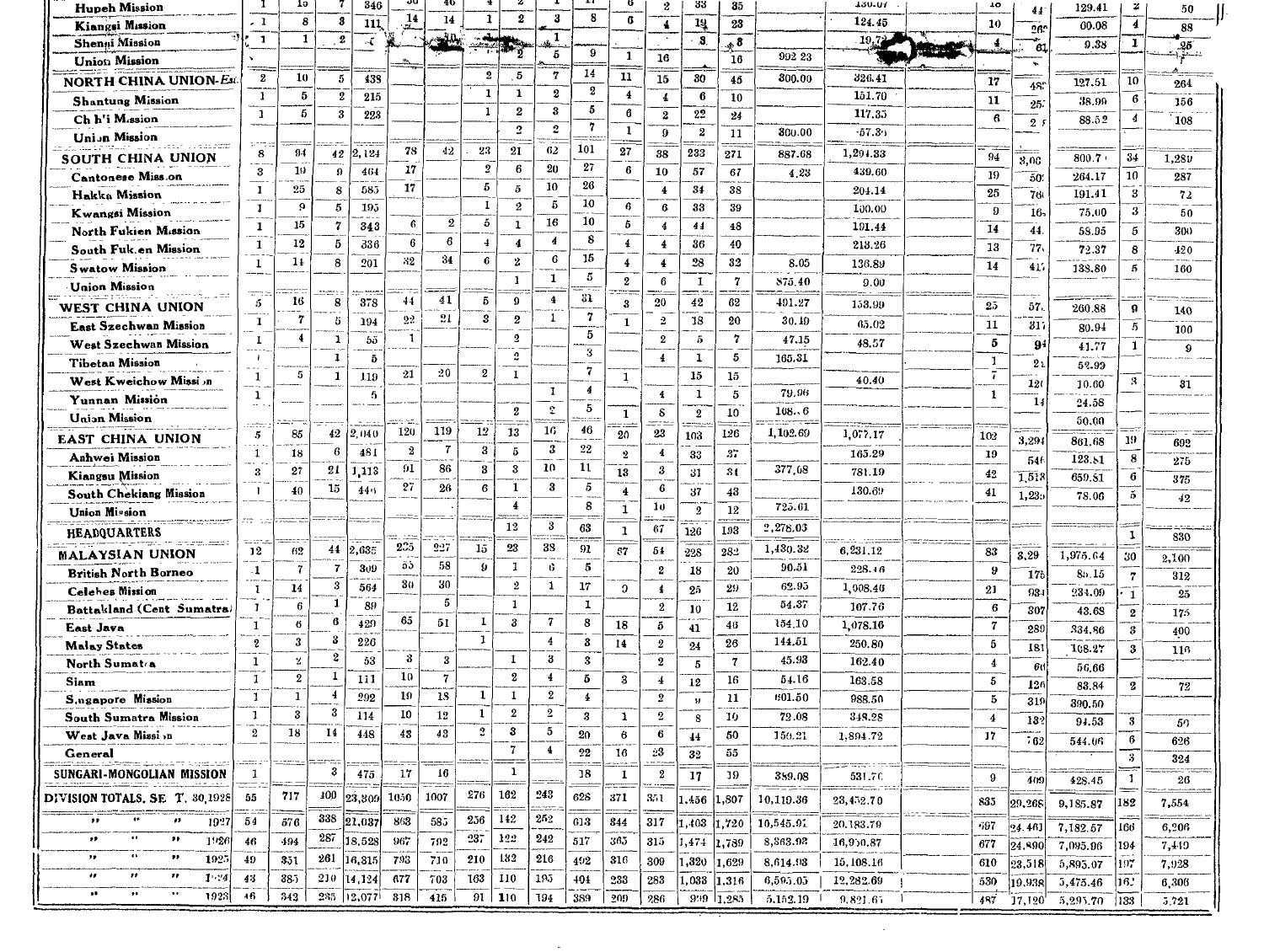# Stitistical Report - Far Eastern Division

|                   |              | 2                                                                                          |                      |        |                     |          |                      | 7                          |                     |        |                  |        |                | 10                  |           | п                          | 12              | 13                              |                |
|-------------------|--------------|--------------------------------------------------------------------------------------------|----------------------|--------|---------------------|----------|----------------------|----------------------------|---------------------|--------|------------------|--------|----------------|---------------------|-----------|----------------------------|-----------------|---------------------------------|----------------|
|                   |              |                                                                                            |                      |        |                     |          |                      |                            | ORDAINED            |        | LICENSED         |        |                | LICENSED            |           | <b>BIBLE</b><br>WOMEN      |                 | BOOK AND                        |                |
| Mission           |              |                                                                                            |                      | Missi  | Missi               |          |                      |                            | <b>MINISTERS</b>    |        | <b>MINISTERS</b> |        |                | <b>MISSIONARIES</b> |           | (not includ-<br>ing column | oreign<br>୫     | Per odical<br><b>CANVASSERS</b> |                |
|                   |              | <b>NAME OF MISSION</b>                                                                     |                      |        |                     |          |                      |                            |                     |        |                  |        |                |                     |           | 10)                        |                 |                                 |                |
| Number of         |              |                                                                                            |                      |        | Number of           |          |                      | Baptized During<br>Quarter |                     |        |                  |        |                |                     |           |                            |                 |                                 |                |
|                   |              |                                                                                            |                      | Number |                     | Organize |                      |                            | Foreign             | Native | Foreign          | Native | Foreign        | Native              | Foreign   | Native                     | కే              | Foreign                         | Native         |
|                   |              |                                                                                            |                      |        |                     |          |                      |                            |                     |        |                  |        |                |                     |           |                            |                 |                                 |                |
| 1                 |              | Philippine Union                                                                           |                      | 5      | 303                 | 178      | 10661                | 277                        | 7                   | 16     | $\overline{2}$   | 33     | 18             | 61                  |           | 21                         |                 |                                 | 122            |
| $\boldsymbol{2}$  | Chosen Union |                                                                                            |                      | 4      | 45                  | 21       | 1952                 | 55                         | 6                   | 9      | 3                | 26     | 19             | 67                  |           | 4                          | 2               |                                 | 47             |
| з                 | Japan Union  |                                                                                            |                      | 5      | 20                  | 12       | 593                  | 31                         | 3                   | 9      | 4                | 13     | 5              | 3                   |           |                            | 13              |                                 | 18             |
| 4                 |              | Manchurian Union                                                                           |                      | 3      | 12                  | 10       | 359                  | 49                         | 3                   | 1      | 3                | I      | 5              | 14                  |           | $\cdot$ 2                  |                 |                                 | 17             |
| 5                 |              | Central China Union                                                                        |                      | 5      | 70                  | 35       | 1654                 | 144                        | 5                   | 7      | 12               | 16     | 20             | 52                  |           | 12                         |                 |                                 | 32             |
| 6                 |              | North China Union (Est.)                                                                   |                      | 2      | 10                  | 5        | 438                  |                            | $\overline{2}$      | 3      | 4                | 3      | 9              | 5                   |           | 4                          |                 |                                 | 10             |
| 7                 |              | South China Union                                                                          |                      | 8      | 94                  | 42       | 2124                 | 78                         | 10.                 | 11     | 7                | 55     | 21             | 80                  |           | 27                         |                 |                                 | 26             |
| 8                 |              | West China Union                                                                           |                      | 5      | 16                  | 8        | 378                  | 44                         | 5                   | 4      | 3                | 1      | 12             | 19                  |           | 5                          |                 |                                 | $\overline{z}$ |
| 9                 |              | East China Union                                                                           |                      | 5      | 85                  | 42       | 2040                 | 120                        | 7                   | 6      | $\mathbf{2}$     | 14     | 14             | 32                  |           | 23                         |                 |                                 | 19             |
| 10                |              | Division Headquarters                                                                      |                      |        |                     |          |                      |                            | 11                  | I      | 3                |        | 56             | 7                   |           |                            |                 |                                 |                |
| 11                |              | Malaysian Union                                                                            |                      | 12     | 62                  | 44       | 2635                 | 235                        | 19                  | 4      | 7                | 31     | 26             | 65                  | 2         |                            |                 |                                 | 66             |
| 12                |              | Sungari-Mongolian Mission                                                                  |                      | 1      |                     | 3        | 475                  | 17                         | 1                   |        |                  |        | 1              | 17                  |           |                            |                 |                                 |                |
| 13                |              | TOTALS, 3r d quarter 1928                                                                  |                      | 55.    | 717 400             |          | 23309                | 1050                       | 79                  | 71     | 50               | 193    | 206            | 422                 | 4         | 98                         | 16              | 12                              | 359            |
| 14                |              | The totals given below for third quarter of preceding years reveal the growth year by year |                      |        |                     |          |                      |                            |                     |        |                  |        |                |                     |           |                            |                 |                                 |                |
| 15                |              | Totals, 3rd Quarter 1927                                                                   |                      | 54     | 576                 | 333      | 21037                | 863                        | 80                  | 62     | 46               | 206    | 179            | 434                 | 5         | 94                         | 12              | 12                              | 332            |
| 16                |              | Totals, 3rd Quarter 1926                                                                   |                      | 46     | 494                 | 287      | 18528                | 967                        | 78                  | 54     | 42               | 205    | 182            | 390                 | 8         | 92                         | 12              | 13                              | 352            |
| 17                |              | Totals, 3rd Quarter 1925                                                                   |                      | 49     | 351                 | 261      | 16315                | 793                        | 80                  | 52     | 42               | 174    | 174            | 318                 |           | 73                         | 10              | 13                              | 303            |
| 18                |              | Totals, 3rd Quarter 1924                                                                   |                      | 43     | 385                 | 210      | 14124                | 677                        | 73                  | 37     | 39               | 156    | 160            | 244                 | 7         | 72                         | 10              | 16                              | 217            |
|                   |              |                                                                                            |                      |        |                     |          |                      |                            |                     |        |                  |        |                |                     |           |                            |                 |                                 |                |
| 25                | 26           | 27                                                                                         | 28                   |        | 29                  |          | 30                   |                            | 31                  |        | 32               |        | 33             | 34                  |           | 35                         | 36              | 37                              | 38             |
|                   |              |                                                                                            |                      |        |                     |          |                      |                            |                     |        |                  |        |                |                     |           |                            |                 |                                 |                |
|                   |              |                                                                                            | Sabbath              |        |                     |          |                      |                            |                     |        |                  |        |                | Value               |           | Seating                    |                 |                                 |                |
|                   | 4້ອາ<br><ັດ  |                                                                                            |                      |        |                     |          |                      |                            |                     |        |                  |        |                |                     |           |                            |                 |                                 |                |
| Number of Mission |              | ँ                                                                                          | Thirteenti<br>Oficin |        |                     |          |                      |                            |                     |        |                  |        |                | Estimated           |           |                            |                 |                                 |                |
|                   |              |                                                                                            |                      |        |                     |          |                      |                            |                     |        |                  |        |                |                     |           |                            |                 | Enrel<br>Church                 |                |
|                   |              |                                                                                            |                      |        |                     |          |                      | $\sqrt{a}$                 |                     |        | Ŝ                |        | o'ii<br>Zm     |                     |           |                            | Numbe<br>School |                                 |                |
| T                 | 8180         | \$1831.13                                                                                  |                      |        |                     |          |                      |                            | \$6097.17           |        | \$6455.89        |        | 102            | \$27150.00          |           | 10965                      | 19              | 791                             |                |
| $\mathbf{2}$      | 4191         | 744.89                                                                                     | \$535.33<br>155.87   |        | \$2366.46<br>900.76 |          | \$1551.49<br>2091.62 |                            | 1326 77             |        | 3420.29          |        | 83             |                     | 28586.00  | 8605                       | 28              | 1254                            |                |
| 3                 | 497          | 540.22                                                                                     |                      |        |                     |          | 1194.23              |                            |                     |        | 4209.94          |        | 7              |                     | 8700.00   | 950                        | $\mathbf{I}$    | 8                               |                |
| 4                 | 324          |                                                                                            | 238.40               |        | 778.62              |          |                      |                            | 3015.71             |        | 2982.32          |        | 3              |                     | 4250.00   | 550                        | 5               | 100                             |                |
| 5                 | 1734         | 153.20                                                                                     | 33.21                |        | 186.41              |          | 1591.40              |                            | 1 90.92             |        | 4175.86          |        | 24             |                     | 12812.00  | 2750                       | 16              | 325                             |                |
|                   |              | 374.24                                                                                     | 124.52               |        | 498.76              |          | 2843.76              |                            | 1037.47             |        |                  |        | $\overline{z}$ |                     | 11500.00  | 900                        | 9               | 204                             | 1              |
| 6<br>7            | 2351         |                                                                                            |                      |        | 127.51              |          |                      |                            |                     |        |                  |        | 23             |                     |           |                            |                 |                                 | 2              |
|                   | 533          | 656.81                                                                                     | 143.89               |        | 800.70              |          | 2545 51              |                            | 3386.37             |        | 5931.88          |        | 5              |                     | 23095.00  | 4190                       | 31<br>9         | 1049                            |                |
| 8<br>9            | 2657         | 230.23                                                                                     | 30.65                |        | 260.88              |          | 172.08               |                            | 139.78              |        | 311.86           |        | 12             |                     | 4605.00   | 750                        |                 | 140                             |                |
|                   |              | 748.65                                                                                     | 1 3.03               |        | 861.68              |          | 1418.91              |                            | 466.68              |        | 188, 59          |        |                | 26000.00            |           | 2450                       | 16              | 565                             |                |
| 10                |              |                                                                                            |                      |        |                     |          |                      |                            |                     |        |                  |        |                |                     |           |                            | $\mathbf{I}$    | 20                              |                |
| 11                | 3229         | 1336.34                                                                                    | 639.30               |        | 1975.64             |          | 1720 26              |                            | 4658.69             |        | 7078.39          |        | 15             |                     | 50424.17  | 1895                       | 29              | 2053                            |                |
| 12                | 333          | 306.53                                                                                     | 121.92               |        | 428.45              |          | 113.20               |                            | 483.79              |        | 596.99           |        |                |                     |           |                            | $^{\circ}1$     | 26                              |                |
| 13                | 24029        | 6922.24                                                                                    | 213612               |        | 9185.87             |          | 15342.46             |                            | $2^{\degree}003.35$ |        | 37049.01         |        | 276            | 197122.17           |           | 34005                      | 165             | 6535                            | - 11           |
| 14                |              | Totals, third quarter 1927, 1926, 1925, 1924 given below                                   |                      |        |                     |          |                      |                            |                     |        |                  |        |                |                     |           |                            |                 |                                 |                |
| 15                | 20361        | 5583.50                                                                                    | 1604.06              |        | 7182.57             |          | 13438.63             |                            | 4216570             |        | 57604.60         |        | 256            | 235407.55           |           | 33180                      | 149             | 5138                            | $\mathbf{1}$   |
| 16                | 20355        | 5612.28                                                                                    | 1483.67              |        | 7095.96             |          | 23308.27             |                            | 24309.71            |        | 54644.49         |        | 237            | 184909.08           |           | 33040                      | 182             | 6198                            | 10             |
| 17                | 19317        | 4672.13                                                                                    | 1222.94              |        | 5895.07             |          | 17302.66             |                            | 3047168             |        | 53003.04         |        | 210            |                     | 175283.50 | 27780                      | 180             | 6282                            | 12             |
| 18                | 16320        | 4288.40                                                                                    | 1187.06              |        | 5475.46             |          | 9032.72              |                            | 17910.81            |        | 32.57.44         |        | 163            |                     | 107443.04 | 21920                      | 148             | 4691                            | 9              |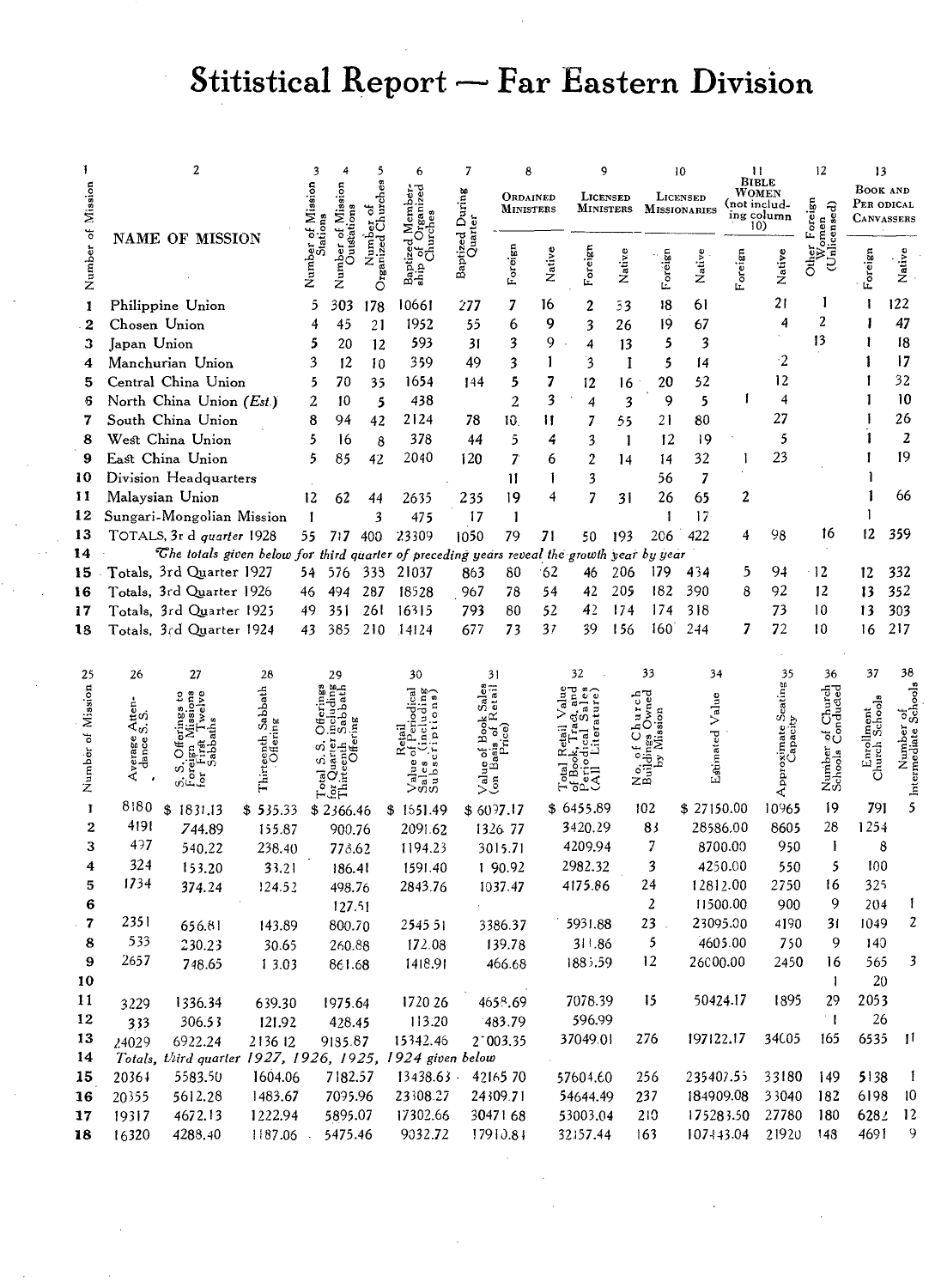# Mission for Quarter Ending September 30, 1928

|                      | 14<br>${\bf M}$ edical                      |                               | 15                                                     |                  | 16                                             |          |          |                                  | 17                             |                                                      | 18        | 19                                                                                |                    | 20                                                   | 21                                   | 22                                                        | 23                           | 24                            |
|----------------------|---------------------------------------------|-------------------------------|--------------------------------------------------------|------------------|------------------------------------------------|----------|----------|----------------------------------|--------------------------------|------------------------------------------------------|-----------|-----------------------------------------------------------------------------------|--------------------|------------------------------------------------------|--------------------------------------|-----------------------------------------------------------|------------------------------|-------------------------------|
| Mission<br>$\vec{c}$ | WORKERS<br>(including<br>those<br>licensed) |                               | OTHER<br><b>WORKERS</b><br>(not else-<br>where listed) |                  | <b>TOTAL</b><br><b>LABORERS</b><br>(net total) |          |          |                                  | TITHE RECEIPTS<br>(U. S. GOLD) |                                                      | Capita    | œ<br>note<br>œ<br>ã                                                               | ontributi          | ork<br>ces<br>Harver<br>п<br>$\frac{g}{\tan \alpha}$ | Receipts,<br>t_Ingathering '<br>Work |                                                           |                              |                               |
| Number               | Foreign                                     | Native                        | Native                                                 | Foreign          | Native                                         |          | Foreign  | Native                           |                                | Total tithe<br>Receipts<br>(Foreign<br>and Native)   | Tithe Per | Excepting S<br>Y.P.M.S. <sub>a</sub><br>Columna<br>oreigi<br>Xeepin<br>P. N.<br>ō | $_{\rm{total}}$    | ۰<br>clusive<br>gatl<br>Ingatl<br>Sustent<br>lome    | Total<br>Harvest<br>$\vec{a}$        | $20$ and $21$<br>Leocal<br>$\mathbb{R}^{\infty}_{\infty}$ | Number of<br>Sabbath-Schools | Membership<br>Sabbath-Schoole |
| 1                    | 4                                           |                               | 35                                                     | 31               | 260                                            |          | \$838.83 |                                  | \$8594.20                      | \$9433.03                                            |           | \$302.74                                                                          |                    | 76.75                                                | 305.00                               | 19.86                                                     | 270                          | 9701                          |
| 2                    | 2                                           | 6                             | 19                                                     | 28               | 170                                            |          | 663.80   |                                  | 1178.25                        | 1842.05                                              |           | 556.13                                                                            |                    |                                                      |                                      | 819.58                                                    | -115                         | 5231                          |
| 3                    | $\mathbf{I}$                                | 1                             |                                                        | 25               | 44                                             |          | 470.63   |                                  | 2994.99                        | 3465.62                                              |           |                                                                                   |                    |                                                      |                                      |                                                           | 22                           | 700                           |
| 4                    |                                             |                               | 12                                                     | П                | 56                                             |          | 27477    |                                  | 282.22                         | 556.99                                               |           | 9632                                                                              |                    |                                                      | 906.74                               | 35.66                                                     | 16                           | 446                           |
| 5                    | 3                                           | 8                             | 17                                                     | 37               | 147                                            |          | 992 23   |                                  | 788.32                         | 1780.56                                              |           | 425.67                                                                            |                    | 4.65                                                 | 335.94                               | 2.23                                                      | 82                           | 2078                          |
| 6                    |                                             |                               | 5                                                      | 15               | 30                                             |          | 300.00   |                                  | 32641                          | 6.6.41                                               |           |                                                                                   |                    |                                                      |                                      |                                                           | 17                           | 483                           |
| 'I                   | 7                                           | 21                            | 32                                                     | 38               | 233                                            |          | 887.68   |                                  | 1294.33                        | 2182.01                                              |           | 742.14                                                                            |                    | 376.37                                               | 164.75                               | 17.95                                                     | 94                           | 3062                          |
| 8                    | 1                                           | 1                             | 12                                                     | 20               | 42                                             |          | 491.27   |                                  | 153.99                         | 645.26                                               |           | 23.39                                                                             |                    | .33                                                  |                                      | 291                                                       | 25                           | 573                           |
| 9                    |                                             |                               | 4                                                      | 23               | 103                                            |          | 110269   |                                  | 1077.17                        | 2179.86                                              |           | 88.20                                                                             |                    |                                                      |                                      |                                                           | 102                          | 3294                          |
| 10                   | Н                                           | 38                            | 80                                                     | 67               | 126                                            |          | 2278.06  |                                  |                                | 2278.06                                              |           |                                                                                   |                    |                                                      |                                      |                                                           |                              |                               |
| 11                   | $\overline{\mathbf{c}}$                     | 4                             | 64                                                     | 54               | 228                                            |          | 1430.32  |                                  | 6231.12                        | 7661.44                                              |           | 804.13                                                                            |                    | 22440                                                | 8084.12                              | 599.12                                                    | 83                           | 3291                          |
| 12                   |                                             |                               |                                                        | $\mathbf{2}$     | 17                                             |          | 389.08   |                                  | 531.70                         | 920.78                                               |           | 181.32                                                                            |                    | 98.58                                                |                                      |                                                           | 9                            | 409                           |
| 13                   | 31                                          | 79                            | 280                                                    | 35 I             | 456                                            |          | 10119.36 |                                  | 23452.70                       | 33571.07                                             |           | 3220.04                                                                           |                    | 78.08                                                | 9796.55                              | 1497.32 835                                               |                              | 29268                         |
| 14                   |                                             |                               |                                                        |                  |                                                |          |          |                                  |                                |                                                      |           |                                                                                   |                    |                                                      |                                      |                                                           |                              |                               |
| 15                   | 20                                          | 55                            | 267                                                    | 317              | 1403                                           |          | 10545.91 |                                  | 20183.79                       | 30729.70                                             |           | 1562.46                                                                           |                    | 404.54                                               | 297963                               | 1419.17 697                                               |                              | 24461                         |
| 16                   | 24                                          | 72                            | 290                                                    | 315              | 1474                                           |          | 8353.95  |                                  | 16950.87                       | 2531480                                              |           | 4003.62                                                                           |                    | 306.10                                               | 9582.59                              | 728.86 677 24890                                          |                              |                               |
| 17                   | 25                                          | 44                            | 312                                                    | 309              | 1320                                           |          | 8614.93  |                                  | 15108.16                       | 23727.09                                             |           | 3941.59                                                                           |                    | 153.44                                               | 2959.40                              | 809.74 610 23518                                          |                              |                               |
| 18                   | 16                                          | 25                            | 207                                                    | 283              | 1033                                           |          | 6595.05  |                                  | 12282.69                       | 18877.74                                             |           | 1064.29                                                                           |                    | 414.17                                               | 6193.15                              | 980.28 530 19938                                          |                              |                               |
| 39                   | 40                                          | 41                            | 42                                                     | 43               | 44                                             |          |          | 45                               | 46                             | .47                                                  |           | 48                                                                                | 49                 | 50                                                   | 51                                   | 52                                                        |                              | 53                            |
|                      |                                             |                               |                                                        |                  | NUMBER OF                                      |          |          | NUMBER OF                        |                                |                                                      |           |                                                                                   | gan<br>Stan        |                                                      |                                      |                                                           |                              |                               |
|                      |                                             |                               |                                                        |                  | FOREIGN                                        | TEACHERS |          | <b>NATIVE</b><br><b>TEACHERS</b> |                                |                                                      |           | ०                                                                                 | $\frac{1}{2}$      |                                                      | أق<br>ork                            | ĕ<br>S                                                    |                              | utions for<br>Society         |
|                      |                                             |                               |                                                        |                  |                                                |          |          |                                  |                                |                                                      |           |                                                                                   | م<br>5             |                                                      | ξ₿<br>m                              |                                                           |                              | Work                          |
| Number of Mission    | Enrollment of<br>Intermediate Schools       | Number of<br>Training Schools | Enrollment of<br>Training Schools                      | Total Enrollment | Men                                            | Women    | Men      | Women                            | Total No. of<br>Teachers       | Estimated Value<br>School Buildings<br>and Equipment |           | laintenance<br>f Schools                                                          | Number<br>People's | Membership                                           | Contribun.<br>Foreign                | v<br>Vota<br>¤                                            |                              |                               |
|                      |                                             |                               |                                                        |                  |                                                |          |          |                                  |                                |                                                      |           | చి≳ిర                                                                             |                    |                                                      |                                      | a<br>1<br>Ē<br>ェ                                          |                              | Loca<br>Contru                |
|                      |                                             |                               |                                                        |                  |                                                |          |          |                                  |                                |                                                      |           |                                                                                   |                    |                                                      |                                      |                                                           |                              |                               |
| 1                    | 39                                          | 1                             | 247                                                    | 1077             | 5                                              | 8        | 13       | 1                                | 37                             | 1375.26<br>\$.                                       |           | \$719.00                                                                          | 72                 | 1178                                                 |                                      | 700                                                       |                              | 226.16                        |
| 2                    |                                             | 1                             | 175                                                    | 1429             | 2                                              | 1        | 56       | 6                                | 65                             | 25481.44                                             |           | 4251.10                                                                           | 35                 | 1104                                                 |                                      |                                                           |                              |                               |
| 3                    |                                             | $\overline{c}$                | 50                                                     | 54               | 2                                              | 3        | 5        | 2                                | 12                             | 30000.00                                             |           | 5000.00                                                                           | 7                  |                                                      |                                      |                                                           |                              |                               |
| 4                    |                                             | 1                             | 24                                                     | 124              | 1                                              | 1        | 4        | 5                                | 10                             | 9830.00                                              |           | 159.67                                                                            |                    | 178                                                  |                                      |                                                           |                              |                               |
| 5                    | 60                                          |                               |                                                        | 325              |                                                |          | 20       | 2<br>3                           | 22                             | 10000.00<br>21350.00                                 |           |                                                                                   | 13                 | 297                                                  |                                      |                                                           |                              |                               |
| 6<br>7               | 120                                         |                               | 120                                                    | 264<br>1289      | L<br>$\overline{a}$                            | 1<br>5   | 11<br>36 | 25                               | 14<br>68                       | 31572.00                                             |           | $-161.15$<br>3153.00                                                              | 14                 | 578                                                  |                                      |                                                           |                              | 5 5 0                         |
| 8                    |                                             | $\mathbf{1}$                  |                                                        | 140              |                                                |          | 6        | 3                                | 9                              |                                                      |           | 90.05                                                                             |                    |                                                      |                                      |                                                           |                              |                               |
| 9                    | 12.7                                        |                               |                                                        |                  |                                                |          | 27       | 8                                | 37                             | 3800.00                                              |           |                                                                                   | 12                 | 554                                                  |                                      |                                                           |                              |                               |
| 10                   |                                             |                               | 800                                                    | 692<br>830       | L<br>6                                         | 3<br>5   | 5        |                                  | 16                             |                                                      |           |                                                                                   |                    |                                                      |                                      |                                                           |                              | 10.97                         |
| 11                   | 10                                          | 1<br>$\mathbf{1}$             | 47                                                     | 2100             | 5                                              | 7        | 34       | 32                               | 78                             | 64943.10                                             |           | 5935.29                                                                           | 14                 | 540                                                  | 200                                  |                                                           |                              | 52.9                          |
| .12                  |                                             |                               |                                                        |                  |                                                |          |          |                                  |                                |                                                      |           | 205.16                                                                            | 5                  | 107                                                  | 5.52                                 | 17.70                                                     |                              |                               |
| 13                   | 356                                         | 8                             | 1463                                                   | 8354             | 25                                             | 34       | 217      | 97                               | 368                            | 198351.80                                            |           | 1967432                                                                           | - 172              | 5136                                                 |                                      |                                                           |                              | 295.54                        |
| 14                   |                                             |                               |                                                        |                  |                                                |          |          |                                  |                                |                                                      |           |                                                                                   |                    |                                                      | 7.52                                 | 29.10                                                     |                              |                               |
| 15                   | 304                                         | 6                             | 599                                                    | 6206             | 24                                             | 39       | 178      | 98                               | 333                            | 184108.23                                            |           | 16014.10 107                                                                      |                    | 3178                                                 | 6583                                 | 3.38                                                      |                              | 8.65                          |
| 16                   | 572                                         | 5                             | 679                                                    | 7449             | 31                                             | 37       | 231      | 108                              | 407                            | 255317.02                                            |           | 26199.70                                                                          | 141                | 4119                                                 | 1438                                 | 20.06                                                     |                              | 132.75                        |
| 17                   | 763                                         | 5                             | 883                                                    | 7928             | 30                                             | 35       | 276      | 79                               | 420                            | 129905.54                                            |           | 26708.26                                                                          | 149                | 4140                                                 | 43.20                                | 35.78                                                     |                              | 115.43                        |
| 18                   | 645                                         | 5                             | 970                                                    | 6306             | 25                                             | 34       | 231      | 61                               | 351                            | 121940.12                                            |           | 16244.20                                                                          | -108               | 3884                                                 | 21.35                                | 2.27                                                      |                              | 45.96                         |
|                      |                                             |                               |                                                        |                  |                                                |          |          |                                  |                                |                                                      |           |                                                                                   |                    |                                                      |                                      |                                                           |                              |                               |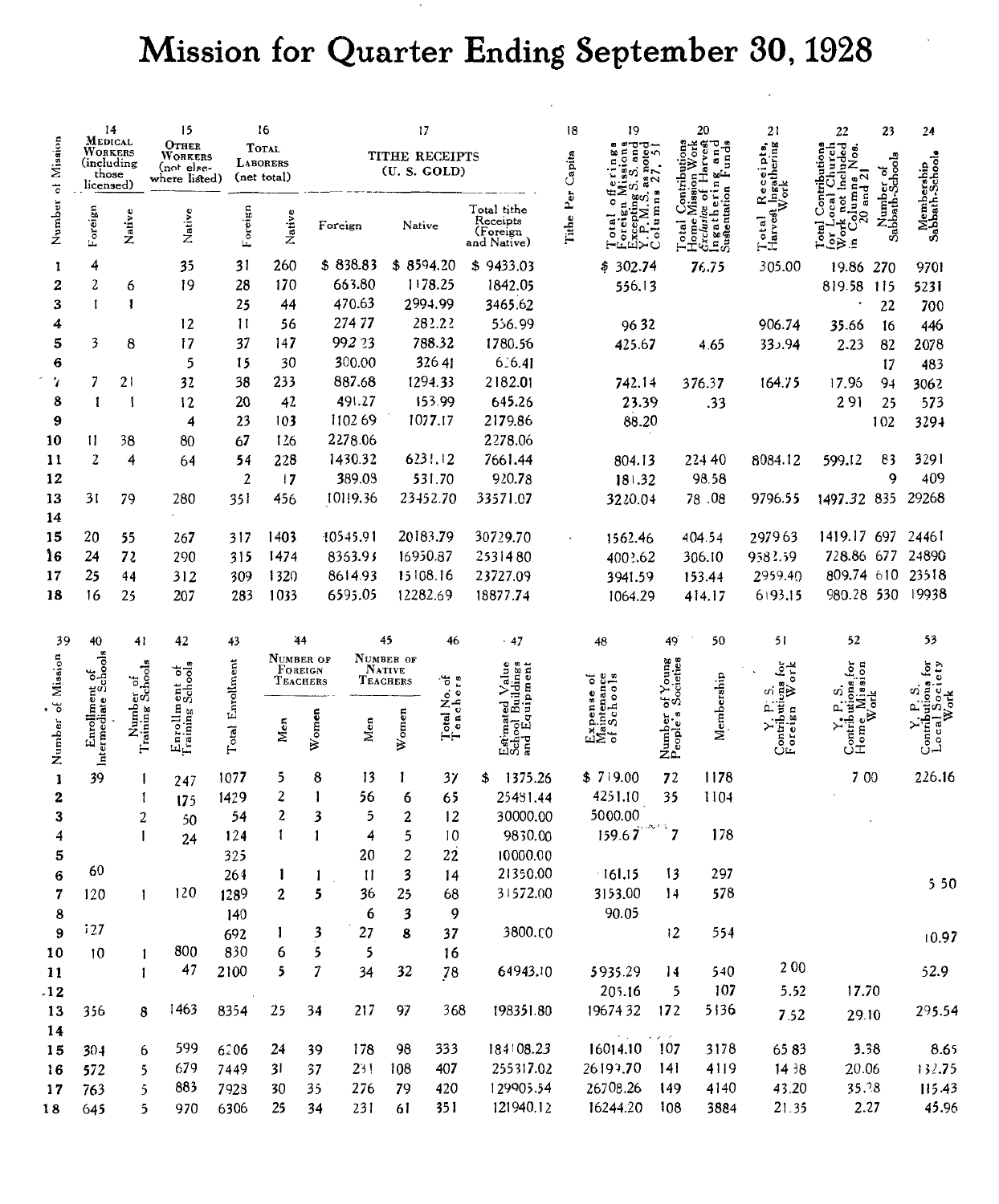### The Sabbath School Department — Far Eastern Division Mission

### Report of the Far Eastern Division Sabbath School Department For Quarter Ending September 30, 1928

| Conference or<br>Mission   | Number<br><b>Schools</b> | Member-<br>ship. | Average<br>Attendance | Birthday<br>Offering | Investment<br>F'd Offering                | 12 Sabbaths<br>Offering | 13 Sabbath<br>Offering | Total Offering<br>to Missions |
|----------------------------|--------------------------|------------------|-----------------------|----------------------|-------------------------------------------|-------------------------|------------------------|-------------------------------|
| Central China Union 82     |                          | 2 0 7 8          | 1 734                 | \$418                | .                                         | \$37007                 | \$124 51               | \$498761/2                    |
| Chosen Union               | 115                      | 5 2 3 1          | 4 1 9 1               | 36 00                | 2 5 5                                     | 732 94                  | 120 51                 | 853 45                        |
| East China Union           | 102                      | 3 2 9 4          | 2 657                 | 150                  | 112 69                                    | 627 52                  | $112.30\frac{1}{3}$    | 854 011                       |
| Japan Union                | 22                       | 700              | 497                   | 14 76                | 20 24                                     | 505 22                  | 238 40                 | 778 62                        |
| Malaysian Union            | 83                       | 3 2 9 1          | 3 2 2 9               | 16 29                | .                                         | 1 320 05                | 639 30                 | 1 975 64                      |
| Manchurian Union           | 16                       | 446              | 292                   | 82                   | $\cdots$                                  | 152 82                  | 33 21                  | 186 85                        |
| North China Union          | 17                       | 483              | 344                   | 1 011                | $-1 - 1$                                  | 113 38}                 | $13.04\frac{1}{3}$     | $12751\frac{1}{2}$            |
| Philippine Union           | 270                      | 9 701            | 8 1 8 0               | 157 92               | .                                         | 1 640 15                | 535 33                 | 2 366 43                      |
| South China Union          | 94                       | 3 062            | 2 3 5 1               | 1653                 | $\alpha$ , $\alpha$ , $\alpha$ , $\alpha$ | 598 64                  | 118 89                 | 734 06                        |
| Sungari-Mongolian<br>Union | 9                        | 409              | 333                   | 8 7 7                | 27 62                                     | 270 14                  | 121 99                 | 428 52                        |
| West China Union           | 25                       | 573              | 533                   | 51 90}               | $\cdots$                                  | 178 33                  | 30 65                  | 260 88 }                      |
| Total                      | 835                      | 29 268           | 24 341                | \$309.69             | \$163 10                                  | \$6 509 27              | 2 0 8 14               | \$9 064 75                    |

Observations on the Report Third Quarter of 1928

#### MRS. EVANS

MAKING up the quarterly report is always an interesting time in the Sabbath school offices in Shanghai. Always we are so anxious for *growth,*  for *complete* reports, for *correct* reports, for prompt reports! Often it is a cause of surprise that so many things can happen to a report to keep it from a " perfect " mark. Reports from eleven union missions are represented in the figures given on page 12. Of course we are glad to say that the following were given an OK on our little slip marked " Correction Notes on the Third Quarter's Reports:'

| Central China | Manchuria              |
|---------------|------------------------|
| East China    | North China            |
| Jaran         | Malaysia<br>West China |

This means that the reports from these union missions had no mistakes in the simple matter of addition; the offerings had been made up correctly, and according to the instruction clearly printed on each blank; and the total offerings in each instance agreed with the treasurer's reports from their respective missions. These seem like simple matters; but we shall count it a red letter day when, on these points, every report for a given quarter is correct, and the sheet marked " Correction Notes " is blank.

Two or three items of special interest may be mentioned in connection with the union mission reports :

Compare the Birthday Offering from Central China with that of West China. Central China has a membership of more than two thousand and a Birthday Offering of \$4.18; while West China, with only slightly more than one fourth that membership; has a Birthday Offering of \$51.90! Are birthdays unrecogriz3d in some sections of our great field? It would almost seem so, if we did not remember certain frosted cakes and shining candles. It is all right to remember the lithdays of those we love with little festivals of joy, but every added birthday should surely call forth a corresponding thank offering for missions. Such offerings from many birthdays will make a substantial sum.

Notice the membership in the Philippines - surely it will be ten thousand and more by the close of she year. The total offering is the largest received from any union mission ; but the per capita offering is slightly less than on former occasions, and considerably below the goal, being only .017 (gold) for this quarter. We recommend the Investment Fund plan to the Philippines !

Chosen, with its 5231 members has 314 in Home Division Sabbath schools. This means work on the part of the secretary, and faithful shepherding of the absent ones. Malaysia, with a membership of 3291, has only 13 members in its Home Division. Japan with only 700 members, has 111 in its Home Division, Some of the unions have *no* Home Division members. One of these, but we shall not tell which one, has an average attendance only slightly in excess of *half* of its membership. It would seem as if there were room for good Home Division work there.

These notes are not given in the spirit of criticism, but emphasize the fact that these Sabbath school quarterly reports are not simply cold figures. They are living, vital. Read them, study them, and do your part, each in, your p'ace, to make them register *advance* in 1929.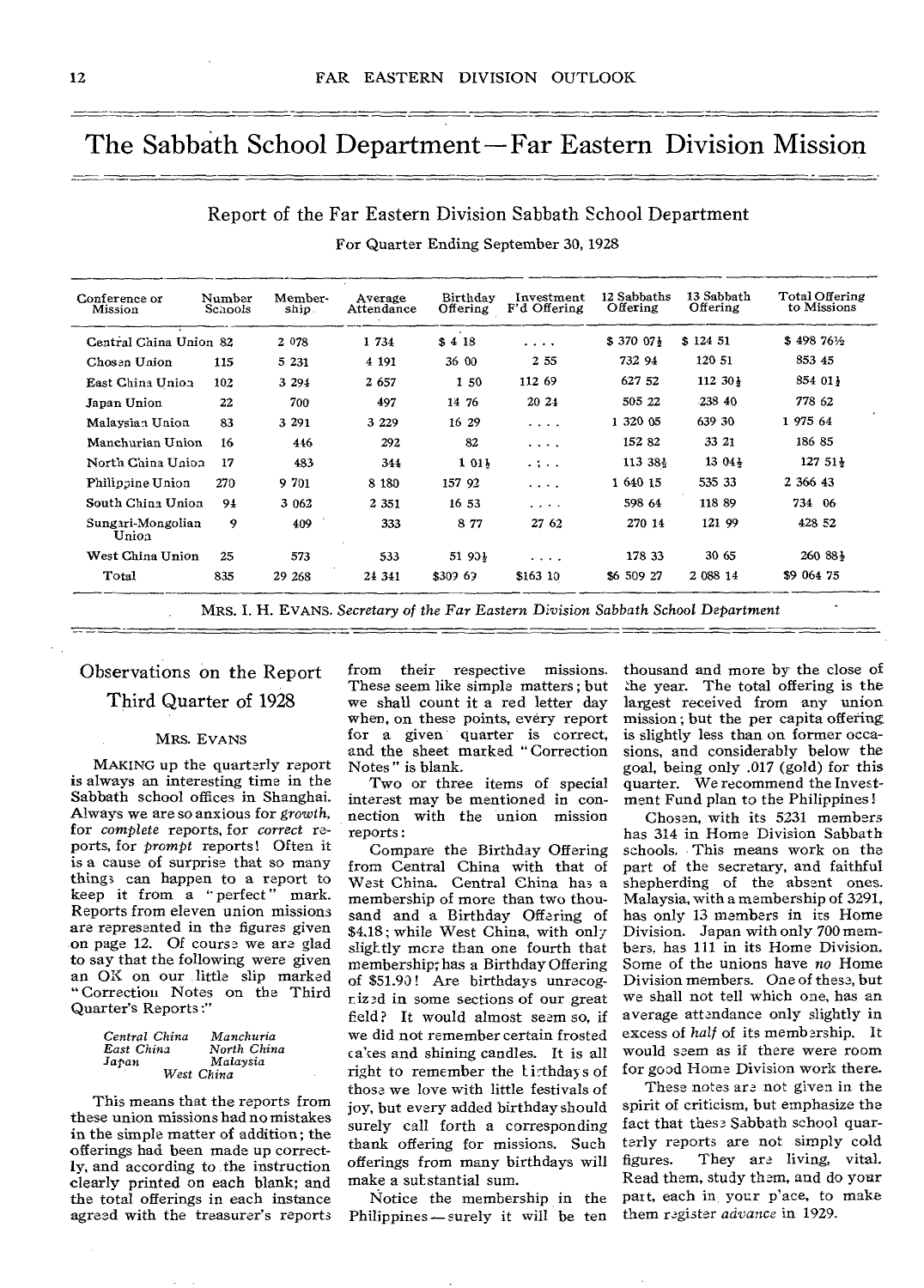### THE INVESTMENT PLAN

### EFFIE A. JAMES

CO-LAEORERS throughout the Far Eastern Division will be interested to know that after a considerable degree of procrastination, the East Shanghai Sabbath school has entered systematically upon the promotion of the Investment Plan. In fact, it was while the refugees were here in 1927, that the idea began to germinate and take root. From that time on, little by little the plan has been growing in favor, until at the present time the members of our large Sabbath school at division headquarters are definitely committed to systematic promotion of this phase of departmental endeavor.

It was a pleasure to attend the program on Investment Fund Day in the East Shanghai Sabbath school. A good program had been prepared, and its parts were very well presented; but it was not the program itself that aroused the special interest of the members on this occasion. The program was held on the 22nd of December, as the following Sabbath, being the closing Sabbath of the year, held interests of its own that were not to be interfered with. Toward the close of the regular Sabbath school hour, we noticed an increasing number of small red earthenware containers at the right of the platform. At first there were only a few, but as the members of the various departments returned for the closing part of the program, the containers grew more numerous, as one by one they were brought in by the faithful members of the school. When all were assembled, the superintendent introduced the matter of the Investment Fund, and there followed a short talk by the union Sabbath school secretary outlining various phases of the plan.

An offering was next taken up, in order that those who had not had a special part in the Investment Fund during the year, might have opportunity to contribute something toward the fund when the final count should be made. After that, the church treasurer, the Sabbath school secretaries, and the ushers removed the containers to another room where the funds were counted. Opportunity was then *given* for those contributing toward this fund to report to the school the methods employed in raising funds for this purpose. This part of the program proved most interesting of all ; for it was a privilege and a pleasure to ,hear how the Lord had blessed the

efforts of those who did what they could to increase the stream of funcs flowing missionwards.

Some sold old papers, the proceeds from this going into the Sabbath school Investment Fund. One Chinese member, having been hard put to it to find a way to fulfil his purpose of doing something for the fund, decided upon the plan of placing his little earthenware container in a conspicuous place in his home, where every caller would be sure to see it. To his friends he explained the purpose of the fund, and invited them to have a part in the good work by making a dOnation to the cause represented by the little red jar. This method netted a good donation, and adds one more to the long list of " means" for raising money for missions.

One member and his brother agreed upon a line of self-denial which involved the sacrifice of a part of their daily food. I was brought to realize the comparative weakness of our efforts by witnessing the testimony of joy which this brother bore, who had considered the promotion of the Master's work more than his " necessary food."

Some sold papers; others, books, flowers, cards, and candy ; and all came with rejoicing as the Investment Fund for the quarter was taken up. The total amount for this initial effort in the East Shanghai Sabbath school amounted to \$145.20 *Mex.* It is planned that each succeeding quarter shall register additional offerings from this group, during the coming year,

### A SABBATH SCHOOL RALLY SONG

### BERTHA SHANKS CHANEY

ON the first Sabbath of the general meeting held in Pasay, Manila, in December, the needs of the great mission fields were set before this large, representative gathering of Filipinos.

It was stated that the Sabbath schools of our denomination now support with their offerings fully half of the enormous missionary program which is being carried on by Seventh-day Adventists throughout the world, and urgent appeals ware made that the Philippine Union should do its share.

A banner of black and gold was hung in the front part of the crowded college where the Sabbath school was held; on it appeared the new slogan adopted by the general department at the Autumn Council in Springfield, Massachusetts:

### *"No retreat from the mission fields."*

A rally song had been arranged for the occasion, the words being set to a marching tune borrowed from " Revival Hymns." The verses were sung by the six secretaries of the Union, and the audience was asked to join them in singing the chorus. There was a fine response, and a swelling volume of song arose from the packed congregation.

During the singing of the last verse, the congregation rose to the swing of the music, and it was heartening to hear the roll of the chorus as all united in singing the words with earnest enthusiasm.

This rally song, which is given below, will be translated into five dialects and taken by the secretaries back to their home schools, where we hope it will help to arouse renewed zeal in pressing toward our goals.

#### RALLY *SONG*

- *Hark to the sound of voices ! List to the* tramp *of feet ! Hark to the mighty army*
- *Treading the busy street !*
- *Nearer it comes and nearer, Singing a glad refrain.*
- *Hear what they say on the Sabbath Day To the sound of a martial strain.*

*Chorus :* 

- *Marching beneath* our *banner ;*
- *Working toward our goal ;*
- *Trusting in Him* who *saves us;*
- *Seeking to win a soul.*
- *Singing the song of vict'ry, Loudly the chorus rings :*

*There is no retreat from the mission fields When the people their offerings bring.* 

*Out of the mist of error,* 

- *Out of the realms of night,*
- *Out of the* pride *of learning*
- *Seeking to find the light,*
- *Out of the strife for* power *Out of the greed for gold,*
- *Forward we go t'ward our mission goals,* 
	- *With a message that ne'er grows old.*

*On then, ye faithful* workers,

On *to your home above !*  Yours *is the* truth *and glory,* 

*Yours is the* power *of love .* 

*Here are you trained for service, Yonder you'll see your King ;* 

*Marzh to the light 'neath the banner bright With the songs that you love to sing.*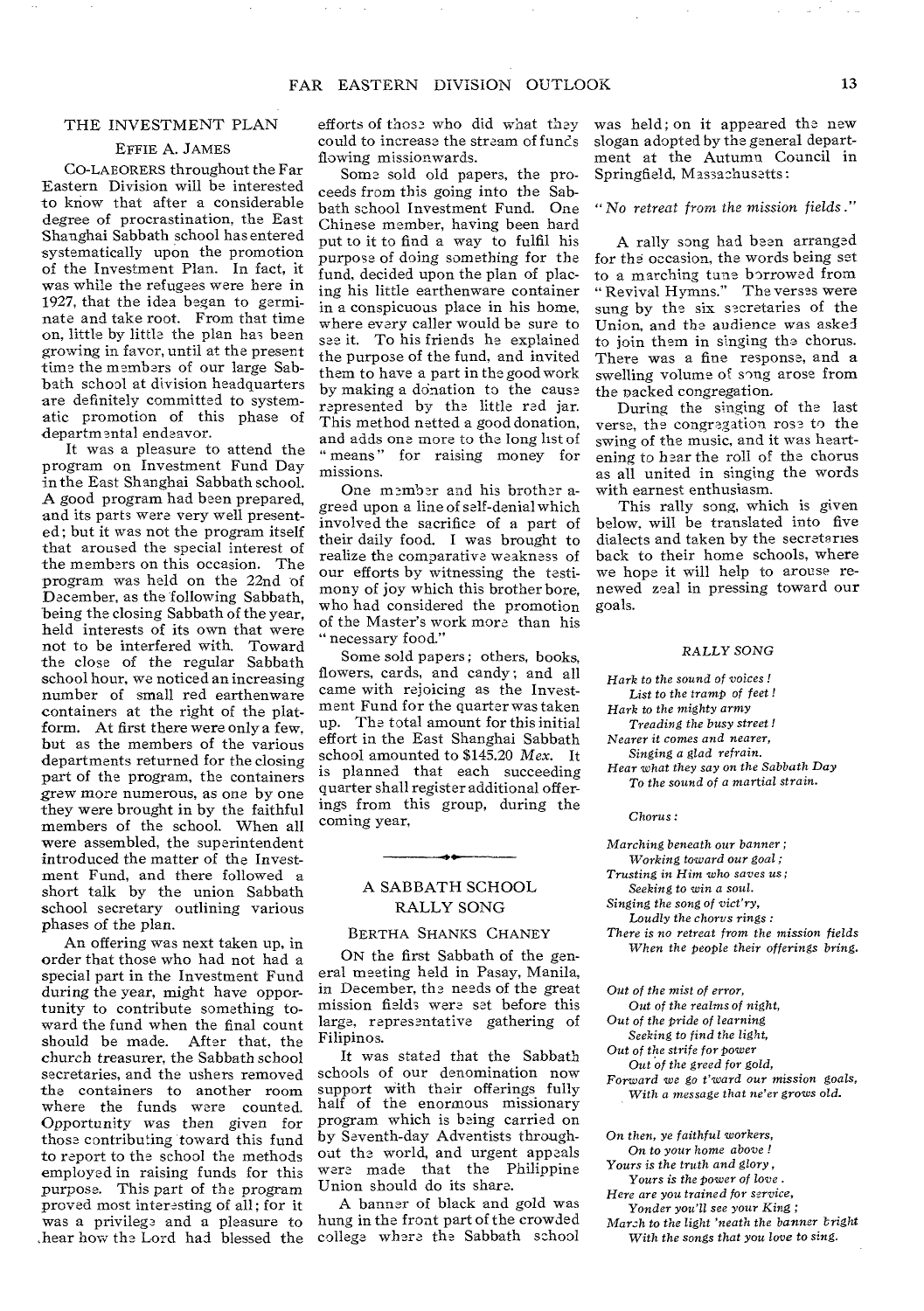### In Central China

### THE HUNAN ANNUAL MEETING

### N. F. BREWER

*(Changsha, September 28 to October 6, 1928)* 

THREE years have passed since the workers and believers of the Hunan Mission have had the privilege of gathering together in an annual meeting. It was a good sight to see nearly two hundred in attendance at the general meeting held this fall. Many of the workers remarked that this meeting was one of the best ever held in Hunan. The people seemed to be hungry for messages from the Bible, and the Lord came very near.

The past **two years** have been years **of war, banditry,** and communistic **activity. Bolshevism gained a strong foot-hold in this province, and the anti-Christian spirit was manifested in no uncertain way. Many of** our **chapels have been**  occupied **by soldiers, unions, and political bureaus. Some of the**  workers **have been imprisoned** and one was **condemned** to die. **However,** the Lord **delivered them,** and they **are stronger to-day for their**  Their testimonies of **deliverances deepened** our faith in the **One watches over** His children.

**During the spring of 1928, conditions improved, and foreigners**  and **Chinese were able to itinerate. District meetings were held in many places. Up to tne time of our meeting, a total of thirty-three had been baptized; twenty-four more were baptized during** the **meeting, making a total of fifty-seven baptisms for the first nine months of 1928.** The **present membership is four** hundred **fifty-four.** 

**For** the **first eight** months of 1928 the **church members'** tithe amount-ed to \$392.48 (Max.). In 1927 the total tithe **received** from members for the **entire year was** only \$131.82. Thus **there is an increase** over last year of **about 200%.** 

**The Lord has blessed** the literature **work in this** province. Brother E. L. Longway and native field men have worked **hard;** the sales for the year 1927 **were** \$224.85 (Max.); for the first **eight** months of 1928, \$3,231.69 **(Mex.)** of literature was sold.

The Sabbath school membership has grown from 399 in 1927 to 538 in 1928.

We have three foreign families located in Changsha at present. Pastor C. H. Davis is the director, Brother A. N. Bierkle the treasurer, and Professor G. G. Hamp the educational and young peoples' missionary volunteer departmental secretary.

The workers in Hunan are of good courage and have gone back to their work with renewed determination. All have reconsecrated their lives to the finishing of the work in Hunan. Professor Griggs gave excellent help, as did also Pastor E. H. James, and Brother E. L, Longway. Remember this war-torn, banditridden province in your prayers, that a little time of peace may be given, so this Message may be sounded forth with no uncertain tone.

### HUPEH GENERAL MEETING S. L. FROST

THE Hupeh general meeting was the last of the series of provincial meetings held in the Central China Union during 1928. It was also the first meeting of its kind held in Hupeh in the past three years. Workers, thirty-eight **in number,** and delegates from most of the churches, were **in**  attendance, with local and union mission **foreign** leaders.

The **director,** Brother Graham, **with** the **treasurer,** departmental **leaders,** and **workers, gave** reports **revealing progress, and also** God's protection and prospering hand during this critical period.

**Unsettled** conditions **in the field, warfare, persecution,** and **subversive doctrines, were** responsible in **1927 for a** loss to the **Hupeh churches of one** hundred **members, and in** addition about **twenty-five were dropped owing to deaths and removals. This great loss has largely been made up, twenty-five having been added by baptism in 1927, and seventyeight more up to November 30, 1928. Several are still awaiting baptism.** 

**During the present year evangelists have been located in fifteen regular stations, and in addition there**  have **been companies** of believers meeting **on Sabbath in** seven **other**  places. **New work** has been **opened**  in eight places **where** the mission provides only worker and salary, while rents and sundries have been furnished by believers and interested people. In four of these eight new places, thirty new believers have been added to the church during the past few months.

During the first ten months of 1928, the church members have scattered in that field 248,100 Scripture

portions, and 100,000 tracts. The publishing department, utilizing but six colporteurs from January to November, sold \$9,231.57 (Mex.) worth of literature, thus far surpassing the former best year's sales. Six thousand annual subscriptions have been taken for the *Signs* magazine.

Educational work has been almost at a standstill the past two years, one elementary school only being in operation. However, the Hankow school has just been reopened for girls only, there being about thirty now in attendance. Two or three new elementary schools are soon to be open by the **mission,** and there are five or six **independent** self-supporting **schools** being conducted by our people **throughout** the province.

The **educational and** young people's **work is to** receive special attention from **this time** forward. Brother C. A. **Carter,** the Union **educational and missionary** volunteer **secretary, was also elected** to this **same position in the Hupeh province ; and Mr. Hu, a** teacher in the **Hankow school, is to join** him as **assistant leader in these** departments.

**An excellent spirit prevailed. Instruction on various lines** of church **work and spiritual** uplift was given by **Brother Brewer, the** Union superintendent, **and Brethren** Graham, **Carter, Strickland, James,** and Long**way, together with Miss Thompson, Dr. Butka, leading Chinese** workers, **and the writer. All departments were promoted. The workers set soul-winning goals aggregating two**  hundred **fifty-six souls to be won during the year 1929. The workers and delegates entered heartily**  into **the plan of opening schools**  for **our church members, that all members may become literate, able**  to **read the Word of God for themselves.** 

**The Sabbath school received**  proper **attention, and goals were set**  in **this and other lines of endeavor.**  The **workers, delegates, and believers present unanimously voted to join the world field in the annual** Week **of Sacrifice plan, and** the last Sabbath gave an offering amounting to **\$670**  for this fund. Ofttimes **the question** of tithes **and offerings was**  emphasized.

On the last **Friday of the meeting,**  twenty new believers were baptized and added to the church.

We join in prayer **to the God of**  the harvest that His **blessing may be**  upon **the** labors of workers and believers as they go forth anew to<br>give the "everlasting gospel" to the give the " everlasting gospel" millions of people in the Hupeh province.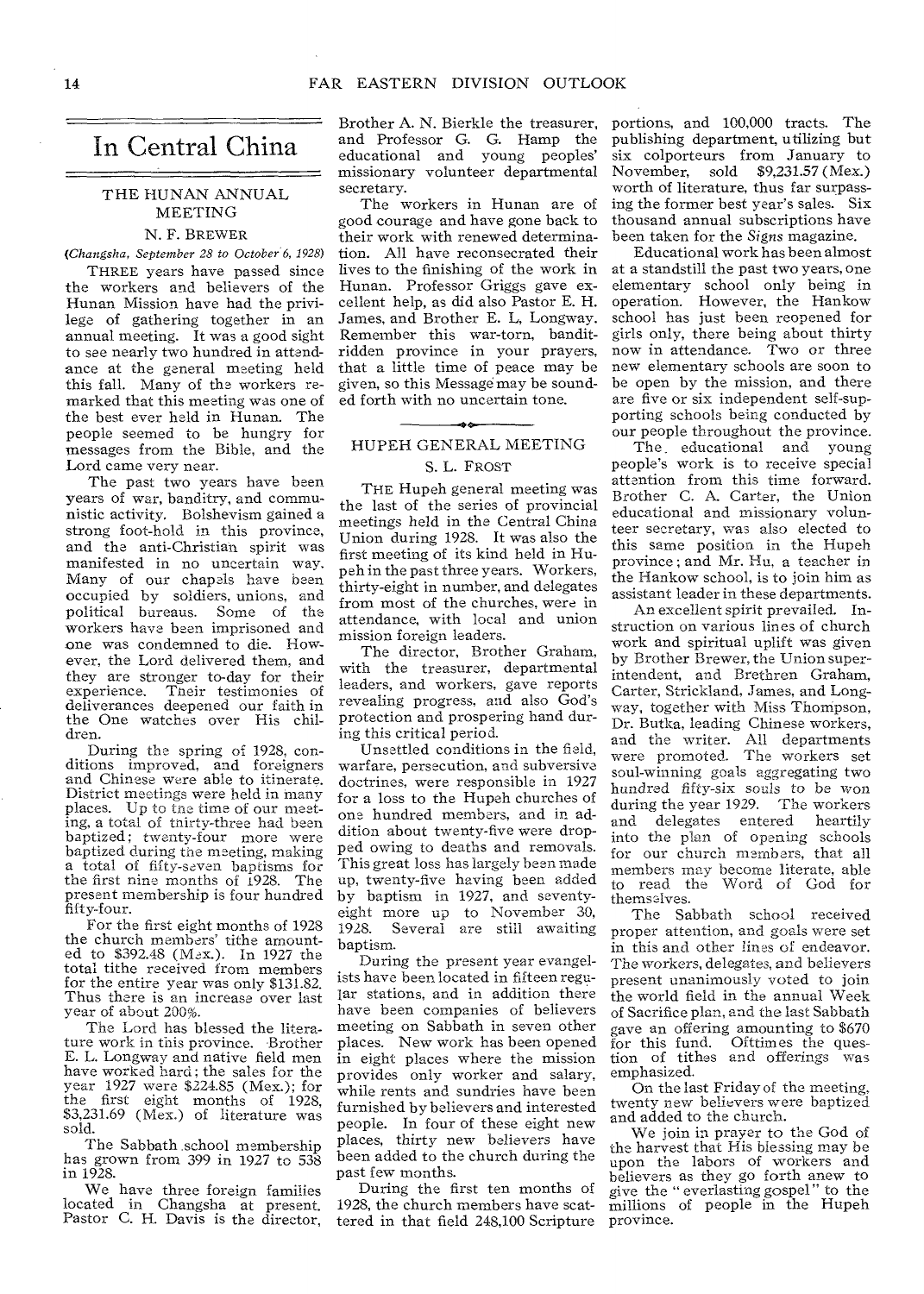### Y. P. M. V. Plans - 1929

### MISSIONARY VOLUNTEER WEEK OF PRAYER AND MISSIONARY VOLUNTEER DAY

### S. L. FROST

WE call the attention of our English speaking workers in the Far East to an action passed at the time of the Spring Council of 1928, relative to the observance of Missionary Volunteer Day and Spring Week of Prayer, as follows:

*" We recommend,* That Missionary Volunteer Day be observed in all our churches, to be followed in all our schools by the observance of Missionary Volunteer Week of Prayer, the **dates being those** set by the General **Conference where these** are found **to be satisfactory; and that any necessary readjustment of** dates **be made in the fields** concerned."

**Suggestions and** helpful material for **the whole week, in English, for both Seniors and Juniors, have** been sent **to the Missionary Volunteer secretaries** in the **large language areas, as the Philippines, Malaysia,**  Japan, **and Korea. The " China**  Christian **Educator"** carries **this material** in Chinese, **in** the issue **for**  January, 1929.

According **to the recommendation**  above, each neld is to decide whether the General Conference dates **are satisfactory, and if no other dates are to be agreed upon which will best meet the needs of the field. The Missionary Volunteer Department looks to the Missionary Volunteer secretaries of the unions concerned to arrange for, promote and foster this work in every way possible. The Department calls the attention of** workers **in the China field to Sabbath, March 9, the date set by the** General **Conference and agreed upon for the observance of** Missionary Volunteer **Day in all our** churches **in** this field, **this to be followed by**  the Missionary **Volunteer Spring Week of Prayer in all schools and,** as far **as possible, in all our** churches.

**Good results** have **attended** this plan **wherever it** has been **carefully**  arranged **for and** faithfully carried out. During **1928** reports came to the Missionary Volunteer Department from four unions in which reference was made to the observance of this plan in twenty-four churches and schools in the Far Eastern Division, with the result that one hundred four young people were baptized and over a hundred more were gathered into Bible classes for special instruction and help, preparatory to baptism. Undoubtedly good results

were seen in other churches and schools, of which we do not have reports. If in every church and school in the Far East this work can be carried forward earnestly and faithfully in 1929, wonderful results will be realized,

Some time ago, the following statement was made by Elder Montgomery, vice-president of the General Conference for North America: "There is no more fruitful field than the young people in Seventh-day Adventist homes. The most fruitful field I know of in all the wide, wide world is among our own young people in our own churches."

The **Missionary** Volunteer Spring Week of **Prayer** plan brings to us a wonderful opportunity to work in this most fruitful field among our own **boys** and girls, young men **and young women. May we make the**  most **of our opportunity this year,**  that a **harvest of** souls **from among**  our own **youth may** bring **joy and**  inspiration and courage and **strength**  to the church.

### Publishing Work

### MANDARIN CONVENTION

### J. J. STRAHLE

**OUR work in the China field has suffered greatly the past few years, because of the revolution. Just recently the war came to a close, and the Nationalist Government is now doing its** utmost **to bring order out of chaos. Already good progress has been made. One indication of this is shown in the literature sales reports from the unions in China the past few months. The year 1928 shows at least 100% over the year 1927.** 

**To-day we face a new China, a China that is anxious to eliminate evil and adopt policies that will build up a strong nation. Such a situation presents to us a wonderful opportunity for real service. One of the best methods we have in doing this is through the printed page.** 

**Our convention, therefore, is coming at a most opportune time,**  when **we can plan to do great things**  for **China.** The secretaries **have**  been harassed **with** many difficult problems, **and we** believe they would like to **have** those problems liscussed and to **hear the** experiences of others similarly situated, getting their remedial suggestions, We believe this coming convention for the China field will be a memorable one. May God help us to make it one of real merit.

### Soul-Winning Campaign

### EVANGELISM DURING 1929

THE brethren of the Far Eastern Division Committee and their associates in labor throughout the field, have pledged the Lord and one another that by the help of God they will "faithfully shepherd the flock, and seek to prepare men and women for the kingdom of heaven, ever keeping in mind that `it is required in stewards that a man be found faithful;" and in this connection they **have** further declared in a resolution **taken** during their last annual **meetings :** 

We will encourage every worker to undertake greater things for Gcd in evangelism, by preaching the Word, and by earnest personal work.

We will endeavor to **arouse** our native and foreign workers, and all our laity, to a life of faith and prayer and love, and to work for the salvation of the lest as those should work who believe what we profess.

**The records for the year 1928 have not fully been made up and passed in for publication, but from what we have been able to learn these records will reveal a larger ingathering of souls during the present year than has ever before been seen in the Far East. However, this is but the beginning of better days before us, and it would surely be pleasing to the Lord were we to plan on**  doubling **and trebling the returns in**  souls won **for the kingdom. The total number for the past year was considerably short of an average of two per worker.** 

**What a blessed privilege it is to seek and to save that which has been** lost.

### FROM **PASTOR T.** T. BABIENCO

• --- -

**Writing from Riga, Latvia, Europe, Pastor T.** T. **Babienco tells of**  the **meetings he** is holding **in** Riga, in the **hope of** winning **many of the**  Russians **of that center.** In Latvia **there are 250,000 Russians, in Riga 30,000 ;** in all **Poland,** 4,000,000. **However, Brother and Sister** Bab**ienco tell us** they **can** never forget **the years** spent **with** Russians **in Harbin** and throughout Manchuria, and that the Sungari-Mongolian Mission of the Far Eastern Division will continue to have their prayers.

Brother Babienco gives his address as T. T. Babienco, Warnnula 8, dz. 49, Riga, Latvia, Europe.